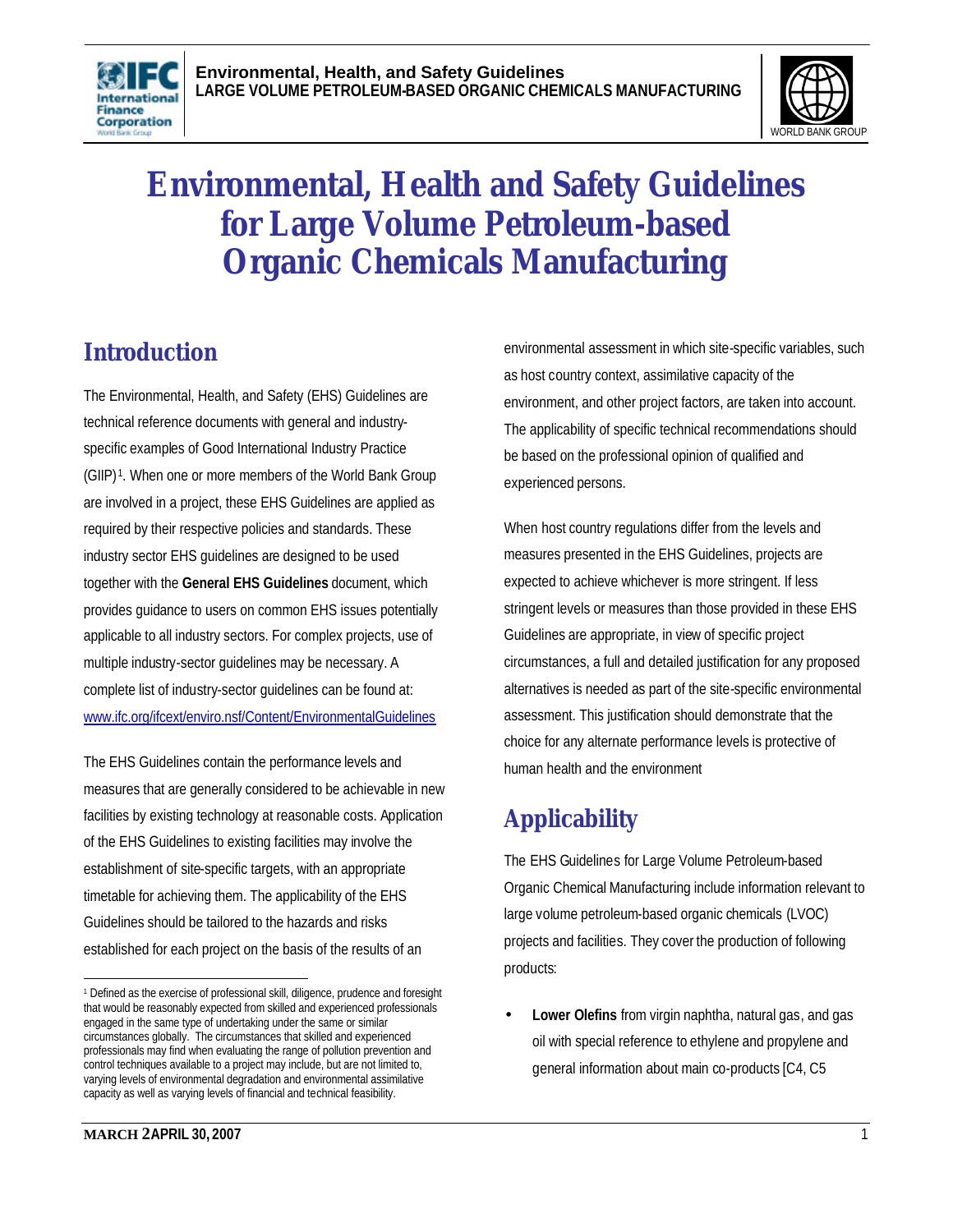



streams, pyrolytic gasoline (py-gas)], as valuable feedstock for organic chemicals manufacturing.

- **Aromatics** with special reference to the following compounds: benzene, toluene, and xylenes by extraction or extractive distillation from pyrolytic gasoline (py-gas); ethylbenzene and styrene by dehydrogenation, or oxidation with propylene oxide co-production; and cumene and its oxidation to phenol and acetone**.**
- **Oxygenated Compounds** with special reference to the following compounds: formaldehyde by methanol oxidation; MTBE (methyl t-butyl ether) from methanol and isobutene; ethylene oxide by ethylene oxidation; ethylene glycol by ethylene oxide hydration; and terephthalic acid by oxidation of p-xylene; acrylic esters by propylene oxidation to acrolein and acrylic acid plus acrylic acid esterification.
- **Nitrogenated Compounds** with special reference to the following compounds: acrylonitrile by propylene ammoxidation, with co-production of hydrogen cyanide; caprolactam from cyclohexanone; nitrobenzene by benzene direct nitration; and toluene diisocyanate (TDI) from toluene.
- **Halogenated Compounds** with special reference to the following compounds: ethylene dichloride (EDC) by ethylene chlorination and production of vinyl chloride (VCM) by dehydrochlorination of EDC as well by ethylene oxychlorination.

This document is organized according to the following sections:

Section 1.0 — Industry-Specific Impacts and Management

Section 2.0 — Performance Indicators and Monitoring

Section 3.0 — References

Annex A — General Description of Industry Activities

# **1.0 Industry-Specific Impacts and Management**

The following section provides a summary of the most significant EHS issues associated with LVOC manufacturing facilities, which occur during the operational phase, along with recommendations for their management. Recommendations for the management of EHS impacts common to most large industrial facilities during the construction and decommissioning phases are provided in the **General EHS Guidelines**.

# **1.1 Environmental**

Potential environmental issues associated with LVOC manufacturing include the following:

- Air emissions
- **Wastewater**
- Hazardous materials
- **Wastes**
- Noise

# **Air Emissions**

Emission sources from chemical processes include process tail gases, heaters and boilers; valves, flanges, pumps, and compressors; storage and transfer of products and intermediates; waste water handling; and emergency vents and flares.

Industry-specific pollutants that may be emitted from point or fugitive sources during routine operations consist of numerous organic and inorganic compounds, including sulfur oxides (SOX), ammonia (NH3), ethylene, propylene, aromatics, alcohols, oxides, acids, chlorine, EDC, VCM, dioxins and furans, formaldehyde, acrylonitrile, hydrogen cyanide, caprolactam, and other volatile organic compounds (VOCs) and semivolatile organic compounds (SVOC).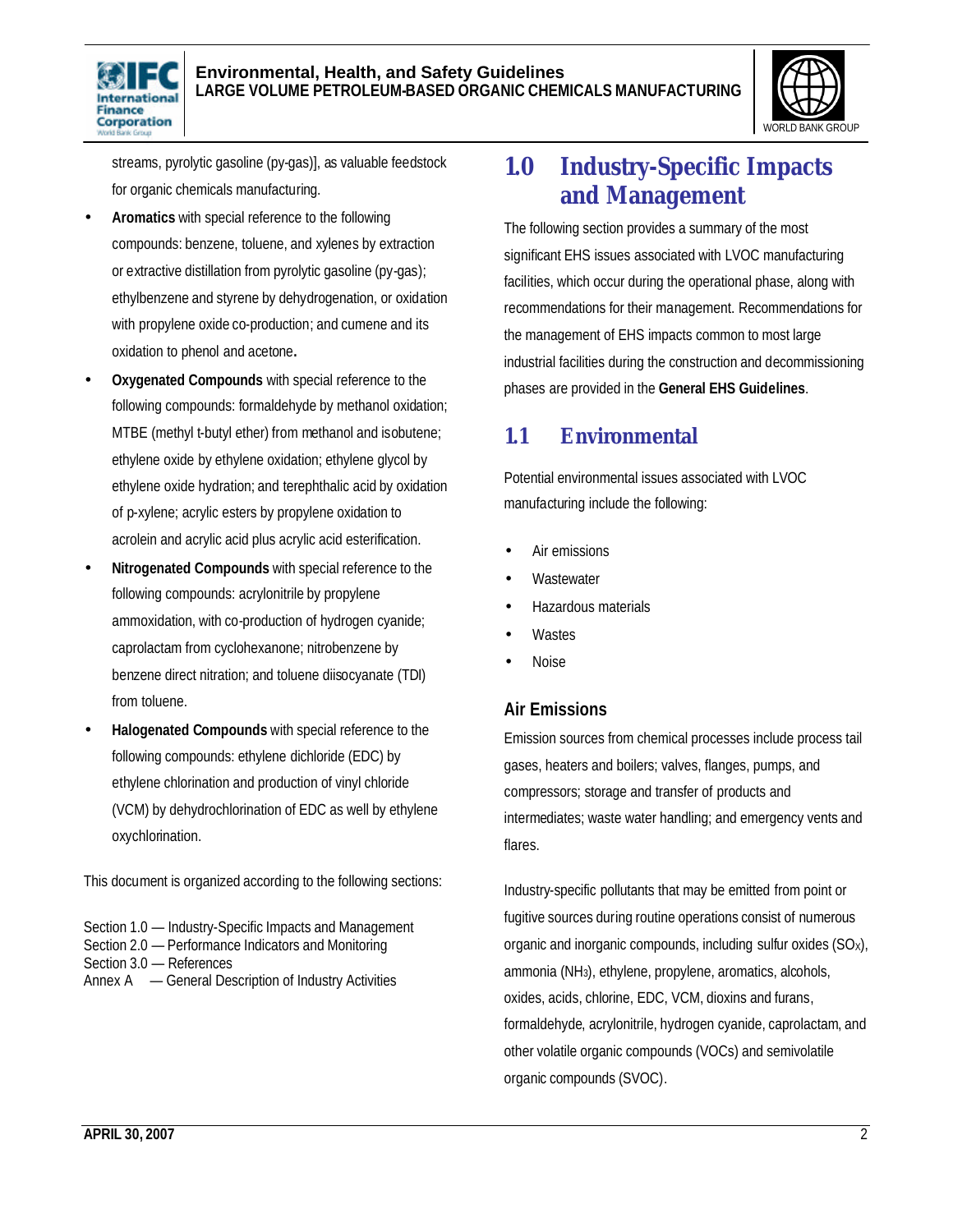



Air quality impacts should be estimated by the use of baseline air quality assessments and atmospheric dispersion models to establish potential ground-level ambient air concentrations during facility design and operations planning as described in the **General EHS Guidelines**. These studies should ensure that no adverse impacts to human health and the environment result.

Combustion sources for power generation are common in this industry sector. Guidance for the management of small combustion source emissions with a capacity of up to 50 megawatt hours thermal (MWth), including air emission standards for exhaust emissions, is provided in the **General EHS Guidelines**. Guidance applicable to emissions sources greater than 50 MWth are presented in the EHS Guidelines for Thermal Power.

### *Process Emissions from Lower Olefins Production*

Typically, the olefins plants are part of an integrated petrochemical and/or refining complex and are frequently used to recover vent and purge streams from other units (e.g., polymer manufacturing plants). Process emissions are mainly the following:

- Periodic decoking of cracking furnaces to remove carbon build-up on the radiant coils. Decoking produces significant particulate emissions and carbon monoxide;
- Flare gas systems to allow safe disposal of any hydrocarbons or hydrogen that cannot be recovered in the process (i.e., during unplanned shutdowns and during start-ups). Crackers typically have at least one elevated flare as well as some ground flares; and
- VOC emissions from pressure relief devices, venting of offspecification materials or depressurizing and purging of equipment for maintenance. Crack gas compressor and refrigeration compressor outages are potential sources of short-term, high rate VOC emissions. During normal

operation, VOC emissions from the cracking process are usually reduced because they are recycled, used as fuel or routed to associated processes in an integrated site. Elevated VOC emissions from ethylene plants are intermittent, and may occur during plant start-up and shutdown, process upsets, and emergencies.

Recommended emission prevention and control measures include the following:

- Implementing advanced multi-variable control and on-line optimization, incorporating on-line analyzers, performance controls, and constraint controls;
- Recycling and/or re-using hydrocarbon waste streams for heat and steam generation;
- Minimizing the coke formation through process optimization;
- Use of cyclones or wet scrubbing systems to abate particulate emissions;
- Implementing process control, visual inspection of the emission point, and close supervision of the process parameters (e.g., temperatures) during the de-coking phase;
- Recycling the decoking effluent stream to the furnace firebox where sufficient residence time permits total combustion of any coke particles;
- Flaring during startup should be avoided as much as possible (flareless startup);
- Minimizing flaring during operation<sup>2</sup>

1

- Collecting emissions from process vents and other point sources in a closed system and routing to a suitable purge gas system for recovery into fuel gas or to flare;
- Adopting closed loop systems for sampling;

<sup>&</sup>lt;sup>2</sup> The normally accepted material loss for good operating performance is around 0.3 - 0.5 % of hydrocarbon feed to the plant (5 to 15 kg hydrocarbons/tonne ethylene).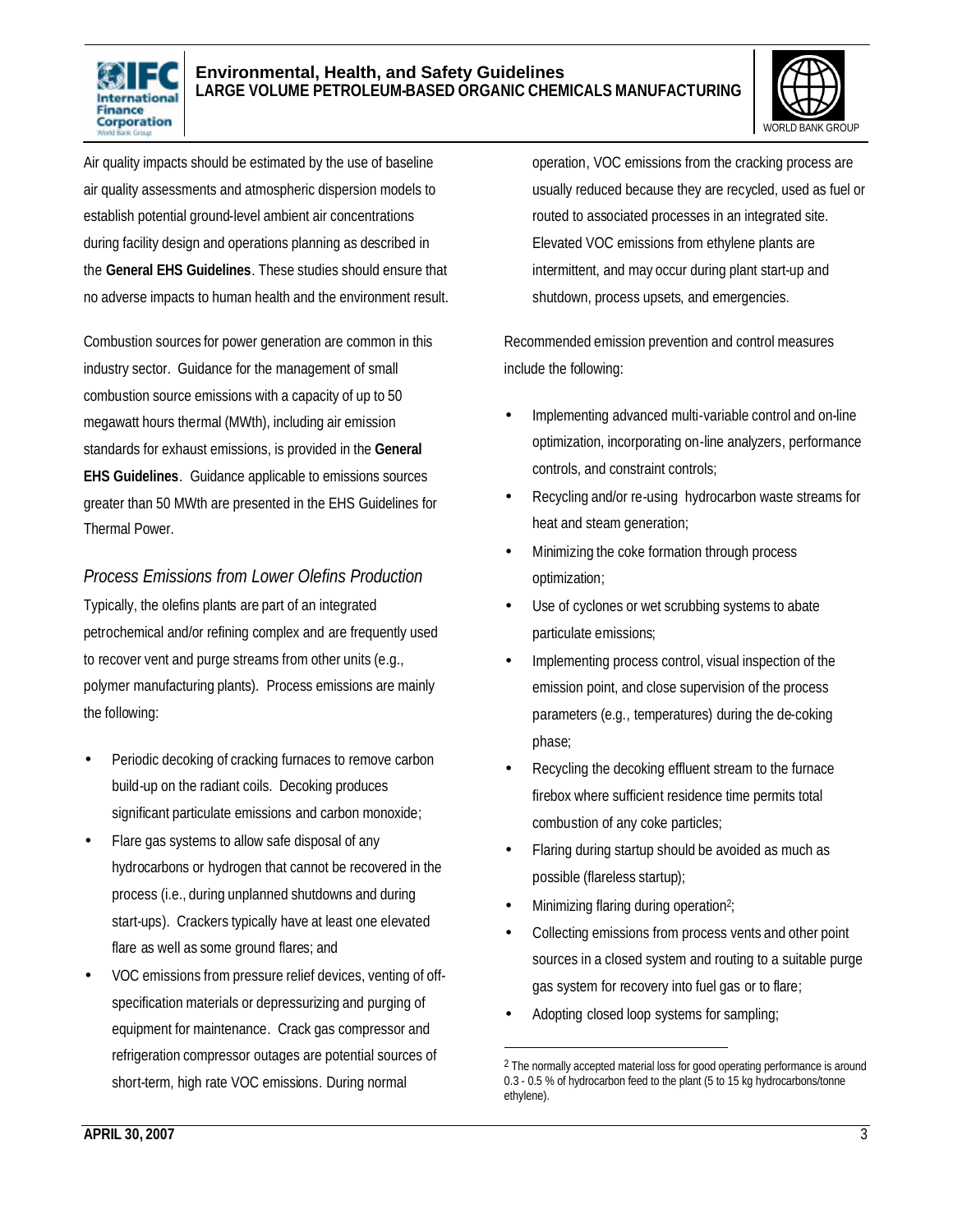



- Hydrogen sulfide generated in sour gas treatment should be burnt to sulfur dioxide or converted to sulfur by Claus unit;
- Installing permanent gas monitors, video surveillance and equipment monitoring (such as on-line vibration monitoring) to provide early detection and warning of abnormal conditions; and
- Implementing regular inspection and instrument monitoring to detect leaks and fugitive emissions to atmosphere (Leak Detection and Repair (LDAR) programs).

# *Process Emissions from Aromatics Production*

Emissions from aromatics plants are to a large extent due to the use of utilities (e.g., heat, power, steam, and cooling water) needed by the aromatics separation processes. Emissions related to the core process and to the elimination of impurities include:

- Vents from hydrogenations (pygas hydrostabilization, cyclohexane reaction) may contain hydrogen sulfide (from the feedstock desulphurization), methane, and hydrogen;
- Dealkylation off-gases;
- VOC (e.g., aromatics (benzene, toluene), saturated aliphatics (C1–C4) or other aliphatics (C2–C10)) emissions from vacuum systems, from fugitive sources (e.g., valve, flange and pump seal leaks), and from non-routine operations (maintenance, inspection). Due to lower operating temperatures and pressures, the fugitive emissions from aromatics processes are often less than in other LVOC manufacturing processes where higher temperatures and pressures are needed;
- VOC emissions from leaks in the cooling unit when ethylene, propylene, and/or propane are used as coolant fluids in the p-xylene crystallization unit;

• VOC emissions from storage tank breathing losses and displacement of tanks for raw materials, intermediates, and final products.

Recommended emission prevention and control measures include the following:

- Routine process vents and safety valve discharges should preferably be conveyed to gas recovery systems to minimize flaring;
- Off-gas from hydrogenations should be discharged to a fuel gas network and burnt in a furnace to recover calorific value;
- Dealkylation off-gases should be separated in a hydrogen purification unit to produce hydrogen (for recycle) and methane (for use as a fuel gas);
- Adopting closed loop sample systems to minimize operator exposure and to minimize emissions during the purging step prior to taking a sample;
- Adopting 'heat-off' control systems to stop the heat input and shut down plants quickly and safely in order to minimize venting during plant upsets;
- Where the process stream contains more than 1 weight percent (wt%) benzene or more than 25 wt% aromatics, use closed piping systems for draining and venting hydrocarbon containing equipment prior to maintenance; and use canned pumps or, where they are not applicable, single seals with gas purge or double mechanical seals or magnetically driven pumps;
- Minimizing fugitive leaks from rising stem manual or control valve fittings with bellows and stuffing box, or using highintegrity packing materials (e.g., carbon fiber);
- Using compressors with double mechanical seals, or a process-compatible sealing liquid, or a gas seal;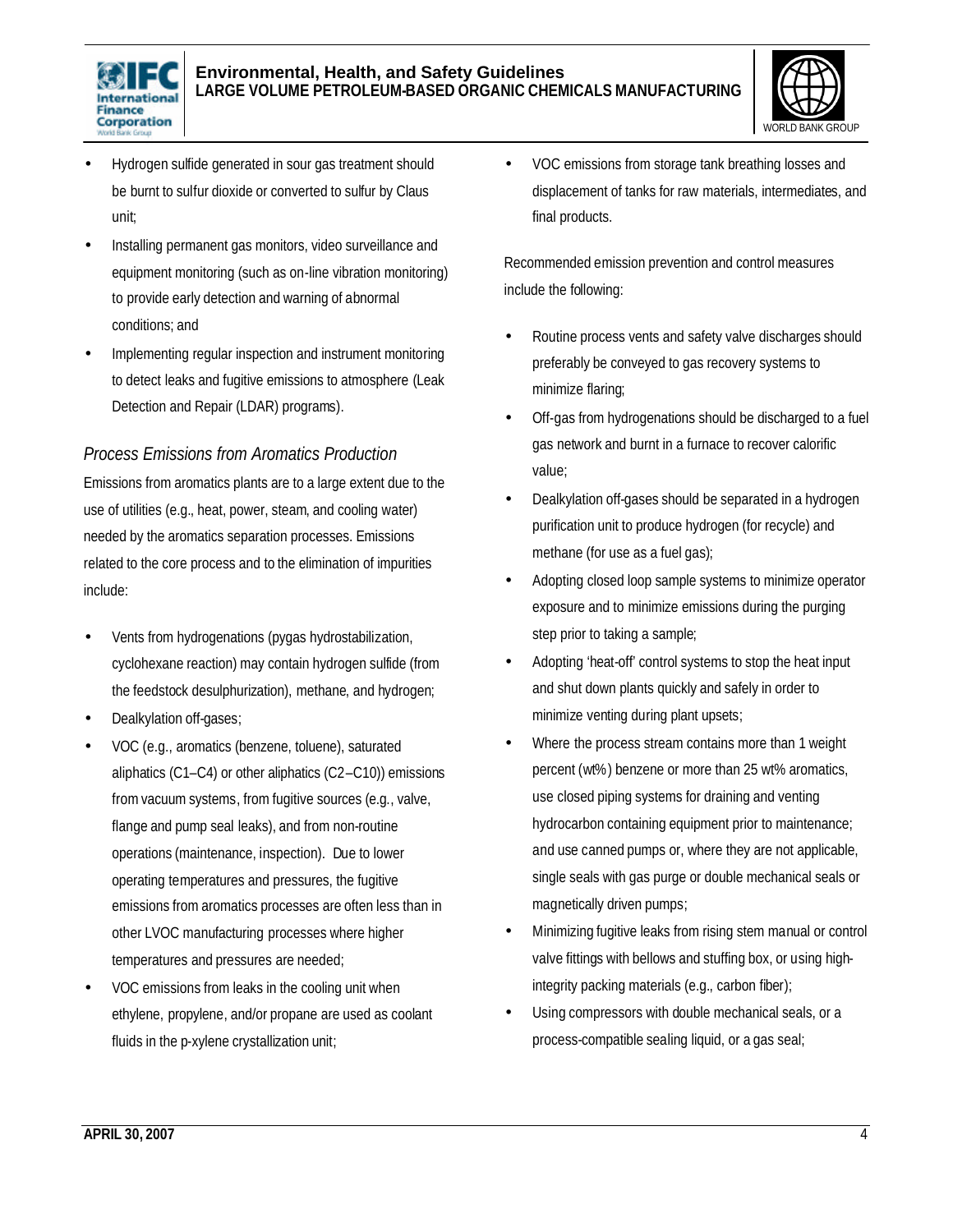



- Using double seal floating roof tanks or fixed roof tanks incorporating an internal floating rood with high integrity seals; and
- Loading or discharging of aromatics (or aromatics-rich streams) from road tankers, rail tankers, ships and barges should be provided with a closed vent systems connected to a vapor recovery unit, to a burner, or to a flare system.

# *Process Emissions from Oxygenated Compounds Production*

### **Formaldehyde**

Primary sources of formaldehyde process emissions are the following:

- Purged gases from the secondary absorber and the product fractionator in the silver process;
- Vented gases from the product absorber in the oxide process;
- A continuous waste gas stream for both the silver and oxide processes from the formaldehyde absorption column; and
- Fugitive emissions and emissions arising from breathing of storage tanks.

Typically, waste gases from the silver process should be treated thermally. Waste gases from the oxide process and from materials transfer and breathing of storage tanks should be treated catalytically. <sup>3</sup> Specific recommended emission prevention and control measures include the following:

• Connection of vent streams from absorber, storage and loading/unloading systems to a recovery system (e.g., condensation, water scrubber) and/or to a vent gas treatment (e.g., thermal/catalytic oxidizer, central boiler plant);

- Abatement of the absorber off-gases in the silver process with gas engines and dedicated thermal oxidation with steam generation;
- Treatment of reaction off-gas from the oxide process with a dedicated catalytic oxidation system; and
- Minimization of vent streams from storage tanks by backventing on loading/unloading and treating the polluted streams by thermal or catalytic oxidation, adsorption on activated carbon (only for methanol storage vents), absorption in water recycled to the process, or connection to the suction of the process air blower (only for formaldehyde storage vents).

### **MTBE (methyl t-butyl ether)**

MTBE has a vapor pressure of 61 kPa at 40 °C, and an odor threshold of 0.19 mg/m<sup>3</sup>. Fugitive emissions from storage facilities should be controlled and prevented adopting appropriate design measures for storage tanks**.**

### **Ethylene Oxide/Ethylene Glycol**

The main air emissions from ethylene oxide (EO)/ethylene glycol (EG) plants are the following<sup>4</sup>:

- Carbon dioxide, as a by-product during the manufacture of EO, removed by absorption in a hot carbonate solution, and then stripped and vented to air with minor quantities of ethylene and methane;
- Purge gas from recycle gas to reduce the build-up of inert gases and vented to air after treatment. In the oxygen based process, the purge gas consists mainly of hydrocarbons (e.g., ethylene, methane, etc.) and inert gases (mainly nitrogen and argon impurities present in the ethylene and oxygen feedstock). After treatment, the

l <sup>3</sup> EIPPCB BREF (2003)

l 4 Ibid.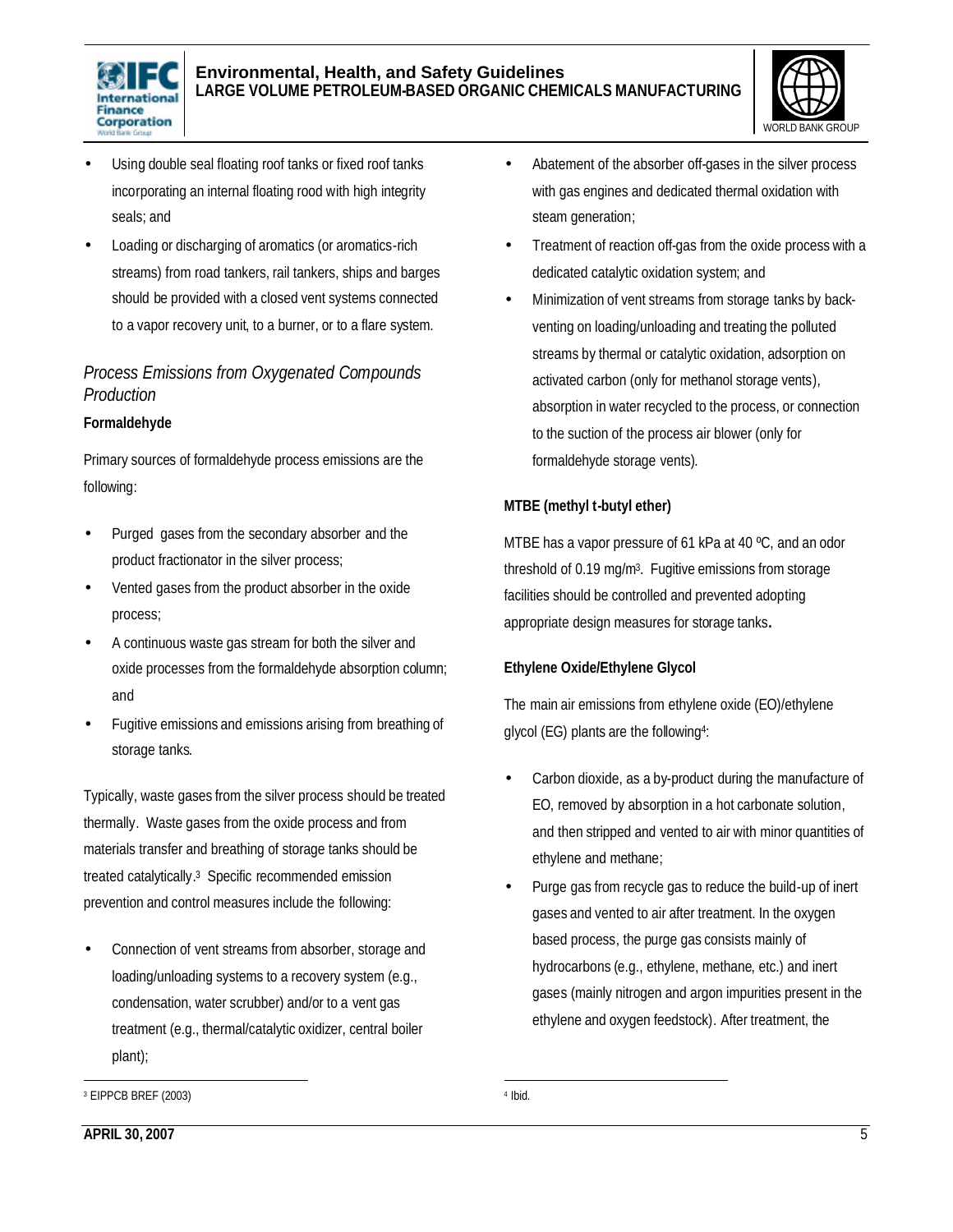# **International Finance Corporation**

### **Environmental, Health, and Safety Guidelines LARGE VOLUME PETROLEUM-BASED ORGANIC CHEMICALS MANUFACTURING**



remaining gases (mainly nitrogen and carbon dioxide) are vented to atmosphere;

- VOC and some compounds with lower volatility (due to mechanical entrainment) from open cooling towers where EO-solution is stripped, cooled and re-routed to the absorber;
- EO containing non-condensable gases like argon, ethane, ethylene, methane, carbon dioxide, oxygen, and/or nitrogen vent gases from various sources in the process (e.g., flashing steps in the EO recovery section, EO purification section, process analyzers, safety valves, EO storage or buffer vessels, and EO loading / unloading operations);
- Fugitive emissions with VOC releases of EO, ethylene, and methane (where methane is applied as diluent in the recycle gas loop).

Recommended emission prevention and control measures include the following:

- Favoring direct oxidation of ethylene by pure oxygen due to the lower ethylene consumption and lower off-gas production;
- Optimization of the hydrolysis reaction of EO to glycols in order to maximize the production of glycols, and to reduce the energy (steam) consumption;
- Recovery of absorbed ethylene and methane from the carbonate solution, prior to carbon dioxide removal, and recycling back to the process. Alternatively, they should be removed from the carbon dioxide vent either by thermal or catalytic oxidizers;
- Inert gas vent should be used as a fuel gas, where possible. If their heating value is low, they should be routed to a common flare system to treat EO emissions;
- Adoption of high-integrity sealing systems for pumps, compressors, and valves and use of proper types of O-ring and gasket materials;
- Adoption of a vapor return system for EO loading to minimize the gaseous streams requiring further treatment. Displaced vapors from the filling of tankers and storage tanks should be recycled either to the process or scrubbed prior to incineration or flaring. When the vapors are scrubbed (e.g., vapors with low content in methane and ethylene), the liquid effluent from the scrubber should be routed to the desorber for EO recovery;
- Minimization of the number of flanged connections, and installation of metal strips around flanges with vent pipes sticking out of the insulation to allow monitoring of EO release; and
- Installation of EO and ethylene detection systems for continuous monitoring of ambient air quality.

### **Terephthalic Acid (TPA) / Dimethyl Terephthalate (DMT)**

Gaseous emissions include off-gases from the oxidation stage and other process vents. Because volumes of potential emissions are typically large and include such chemicals as pxylene, acetic acid, TPA, methanol, methyl p-toluate, and DMT, off gases should be effectively recovered, pre-treated (e.g., scrubbing, filtration) if necessary depending on the gas stream, and incinerated.

# *Process Emissions from Nitrogenated Compounds Production* **Acrylonitrile**<sup>5</sup>

Emission sources include gaseous vent streams from the core process plant, reactor off-gases absorber streams (saturated with water, and containing mainly nitrogen, unreacted propylene, propane, CO, CO2, argon, and small amounts of

l <sup>5</sup> EIPPCB BREF (2003)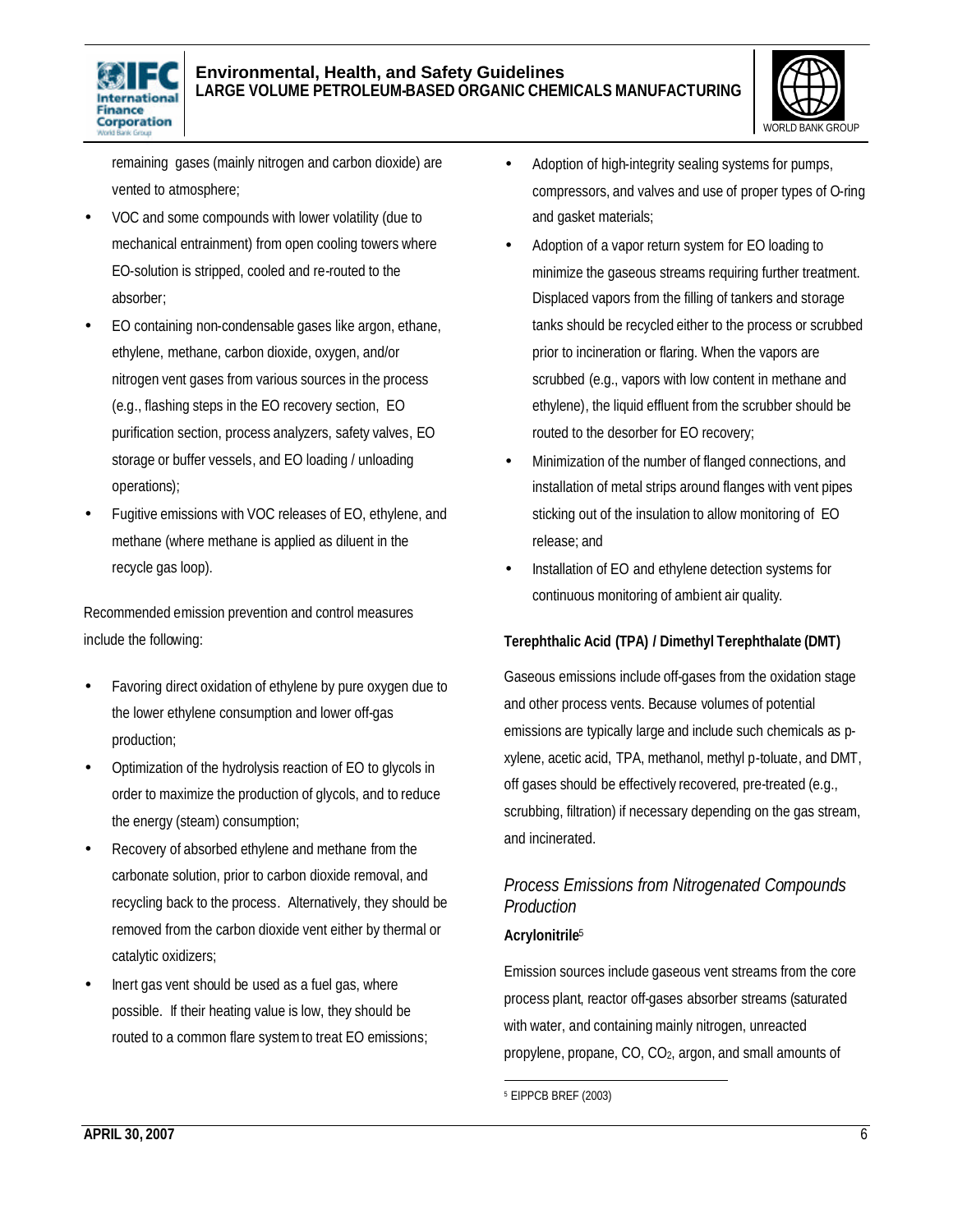



reaction products), crude acrylonitrile run and product storage tanks, and fugitive emissions from loading and handling operations.

Recommended emission prevention and control measures include the following:

- Gaseous vent streams from the core process plant should be flared, oxidized (thermally or catalytically), scrubbed, or sent to boilers or power generation plants (provided combustion efficiency can be ensured). These vent streams are often combined with other gas streams;
- Reactor off-gases absorber streams, after ammonia removal, should be treated by thermal or catalytic oxidation, either in a dedicated unit or in a central site facility; and
- Acrylonitrile emission from storage, loading, and handling should be prevented using internal floating screens in place of fixed roof tanks as well as wet scrubbers.

### **Caprolactam**

Main emissions from caprolactam production include the following:

- A vent gas stream, produced in crude caprolactam extraction, containing traces of organic solvent;
- Cyclohexanone, cyclohexanol, and benzene from the cyclohexanone plant;
- Cyclohexane from tank vents and vacuum systems from the HPO plant;
- Cyclohexanone and benzene from tank vents and vacuum systems from HSO plant;
- Vents from aromatic solvent, phenol, ammonia, and oleum (i.e., fuming sulfuric acid - a solution of sulfur trioxide in sulfuric acid) storage tanks; and

• Nitrogen oxides and sulfur oxides (the latter in HSO plants) from catalytic  $NO<sub>x</sub>$  treatment units.

Recommended emission prevention and control measures include the following:

- Treatment of organic solvent laden streams by carbon adsorption;
- Recycling of waste gases from the HPO and HSO plants as fuel while minimizing flaring;
- Waste gases with nitric oxide and ammonia should be treated catalytically;
- Aromatic solvent tanks should connected to a vapor destruction unit;
- Vents of oleum, phenol and ammonia storage tanks should be equipped with water scrubbers; and
- Balancing lines should be used to reduce losses from loading and unloading operations.

### **Nitrobenzene**

The main air emissions from nitrobenzene production include vents from distillation columns and vacuum pumps, vents from storage tanks, and emergency venting from safety devices. All process and fugitive emissions should be prevented and controlled as described in previous sections.

### **Toluene Diisocyanate<sup>6</sup>**

The hazardous nature of toluene diisocyanate (TDI) and the other associated intermediates, line products, and by-products requires a very high level of attention and prevention.

Generally, the waste gas streams from all processes (manufacture of dinitrotoluene (DNT), toluene-diamine (TDA), and TDI) are treated to remove organic or acidic compounds.

l <sup>6</sup> EIPPCB BREF (2003)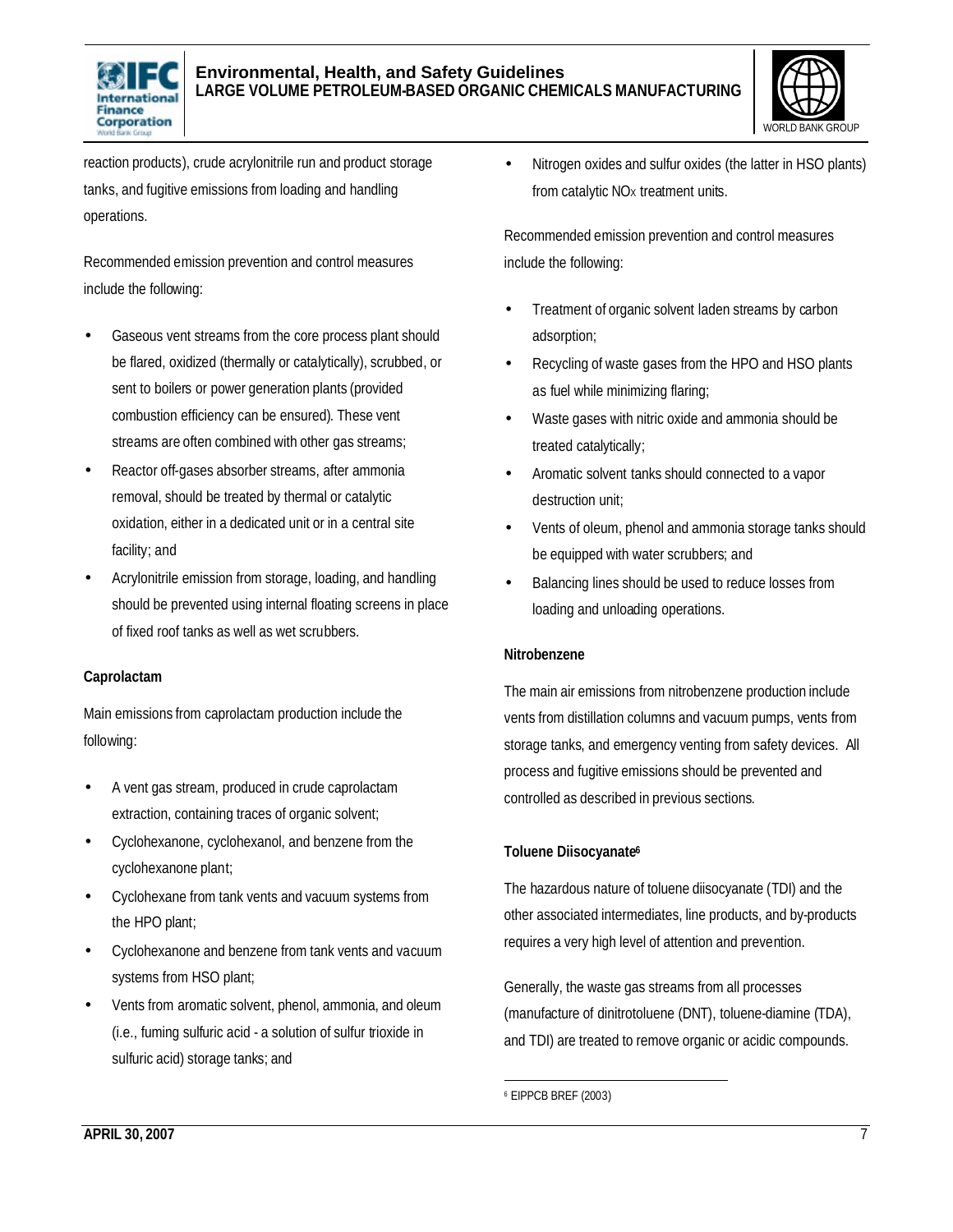



Most of the organic load is eliminated by incineration. Scrubbing is used to remove acidic compounds or organic compounds at low concentration. Recommended emission prevention and control measures include the following:

- Nitric acid storage tank vent emissions should be recovered with wet scrubbers and recycled;
- Organic liquid storage tank vent emissions should be recovered or incinerated;
- Emissions from nitration rector vents should be scrubbed or destroyed in a thermal or catalytic incinerator;
- Nitrogen oxide emissions and VOC emissions of a DNT plant should be reduced by selective catalytic reduction;
- Isopropylamine and/or other light compounds formed by a side reaction when isopropanol is used should be incinerated;
- Off-gases from phosgenation, containing phosgene, hydrogen chloride, o-dichlorobenzene solvent vapors, and traces of TDI, should be recycled to the process if possible. Where this is not practical, o-dichlorobenzene and phosgene should be recovered in chilled condensers. Phosgene should be recycled; residues should be destroyed with caustic soda and effluent gases should be incinerated;
- Hydrogen chloride evolved from the 'hot' phosgenation stage should be recovered by scrubbers with >99.9 % efficiency;
- Phosgene in the crude product from 'hot' phosgenation should be recovered by distillation;
- Waste gas with low concentrations of diisocyanates should be treated by aqueous scrubbing;
- Unrecovered phosgene should be decomposed with alkaline scrubbing agents through packed towers or activated carbon towers. Residual gases should be combusted to convert phosgene to CO<sub>2</sub> and HCl. Outlet

gas from should be continuously monitored for residual phosgene content;

- Selection of resistant, high-grade materials for equipment and lines, careful testing of equipment and lines, leak tests, use of sealed pumps (canned motor pumps, magnetic pumps), and regular inspections of equipment and lines; and
- Installation of continuously operating alarm systems for air monitoring, systems for combating accidental release of phosgene by chemical reaction (e.g., steam ammonia curtains in the case of gaseous emissions), jacketed pipes, and complete containment for phosgene plant units.

# *Process Emissions from Halogenated Compounds Production*

The main emissions from halogenated compound production lines are the following:

- Flue gas from thermal or catalytic oxidation of process gases and from incineration of liquid chlorinated wastes;
- VOC emissions from fugitive sources such as valves, flanges, vacuum pumps, and wastewater collection and treatment systems and during process maintenance;
- Process off-gases from reactors and distillation columns;
- Safety valves and sampling systems; and
- Storage of raw materials, intermediates, and products.

Recommended emission prevention and control measures include the following<sup>7,8</sup>:

<sup>1</sup> 7 The Oslo and Paris Commission (OSPAR) issued Decision 98/4 on achievable emission levels from 1,2 dichloroethane (EDC)/vinyl chloride monomer (VCM) manufacture. The decision is based on a BAT technical document (PARCOM, 1996) and a BAT Recommendation (PARCOM, 1996).

<sup>&</sup>lt;sup>8</sup> The European Council of Vinyl Manufacturers (ECVM) issued in 1994 an industry charter to improve environmental performance and introduce emission levels that were considered achievable on EDC/VCM units. The ECVM charter identifies techniques that represent good practice in the processing, handling, storage and transport of primary feedstock and final products in VCM manufacture.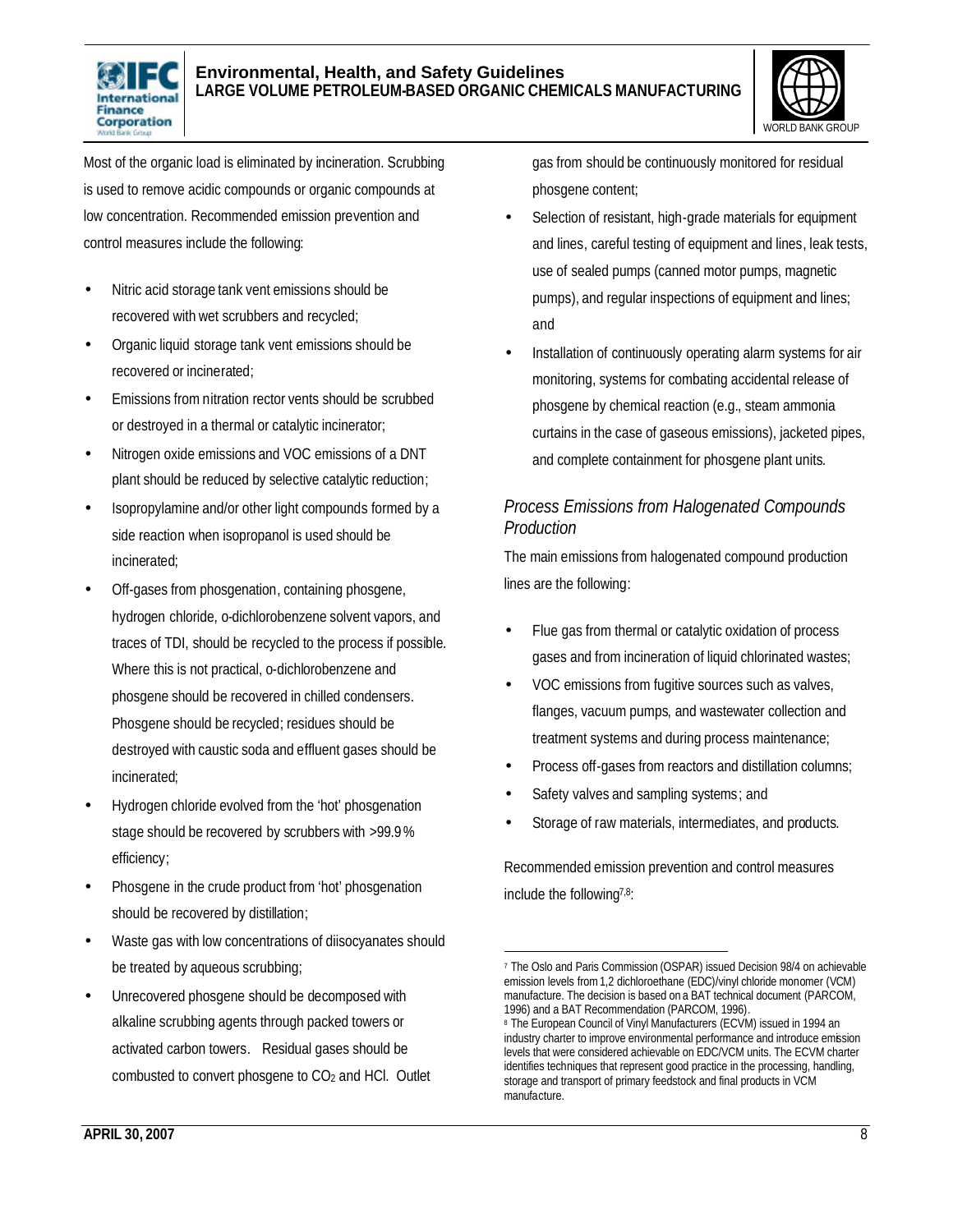



- Consider the use of direct chlorination at high temperature to limit emission and waste production;
- Consider the use of oxychlorination fluidized bed reactors to reduce by-products formation;
- Use oxygen, selective hydrogenation of acetylene in the feed, improved catalysts, and reaction optimization;
- Implement LDAR (leak detection and repair) programs;
- Preventing leaks from relief vents, using rupture disks in combination safety valves with pressure monitoring between the rupture disc and the safety valves to detect any leaks;
- Installation of vapor return (closed-loop) systems to reduce ethylene dichloride (1,2 dichloroethane; EDC)/vinyl chloride monomer (VCM) emissions when loading and pipe connections for loading/unloading are fully evacuated and purged before decoupling. The system should allow gas recovery or be routed to a thermal / catalytic oxidizer with a hydrochloric acid (HCl) absorption system. Where practical, organic residues should be re-used as feedstock for chlorinated solvent processes (tri-per or tetra-per units);
- Atmospheric storage tanks for EDC, VCM, and chlorinated by-products should be equipped with refrigerated reflux condensers or vents to be connected to gas recovery and reuse and/or a thermal or catalytic oxidizer with HCl absorption system; and
- Installation of vent condensers / vent absorbers with recycling of intermediates and products.

# *Venting and Flaring*

Venting and flaring are important operational and safety measures used in LVOC facilities to ensure that vapors gases are safely disposed of. Typically, excess gas should not be vented, but instead sent to an efficient flare gas system for disposal. Emergency venting may be acceptable under specific conditions where flaring of the gas stream is not possible, on the basis of an accurate risk analysis and integrity of the system needs to be protected. Justification for not using a gas flaring system should be fully documented before an emergency gas venting facility is considered.

Before flaring is adopted, feasible alternatives for the use of the gas should be evaluated and integrated into production design to the maximum extent possible. Flaring volumes for new facilities should be estimated during the initial commissioning period so that fixed volume flaring targets can be developed. The volumes of gas flared for all flaring events should be recorded and reported. Continuous improvement of flaring through implementation of best practices and new technologies should be demonstrated.

The following pollution prevention and control measures should be considered for gas flaring:

- Implementation of source gas reduction measures to the maximum extent possible;
- Use of efficient flare tips, and optimization of the size and number of burning nozzles;
- Maximizing flare combustion efficiency by controlling and optimizing flare fuel / air / steam flow rates to ensure the correct ratio of assist stream to flare stream;
- Minimizing flaring from purges and pilots, without compromising safety, through measures including installation of purge gas reduction devices, flare gas recovery units, inert purge gas, soft seat valve technology where appropriate, and installation of conservation pilots;
- Minimizing risk of pilot blow-out by ensuring sufficient exit velocity and providing wind guards;
- Use of a reliable pilot ignition system;

l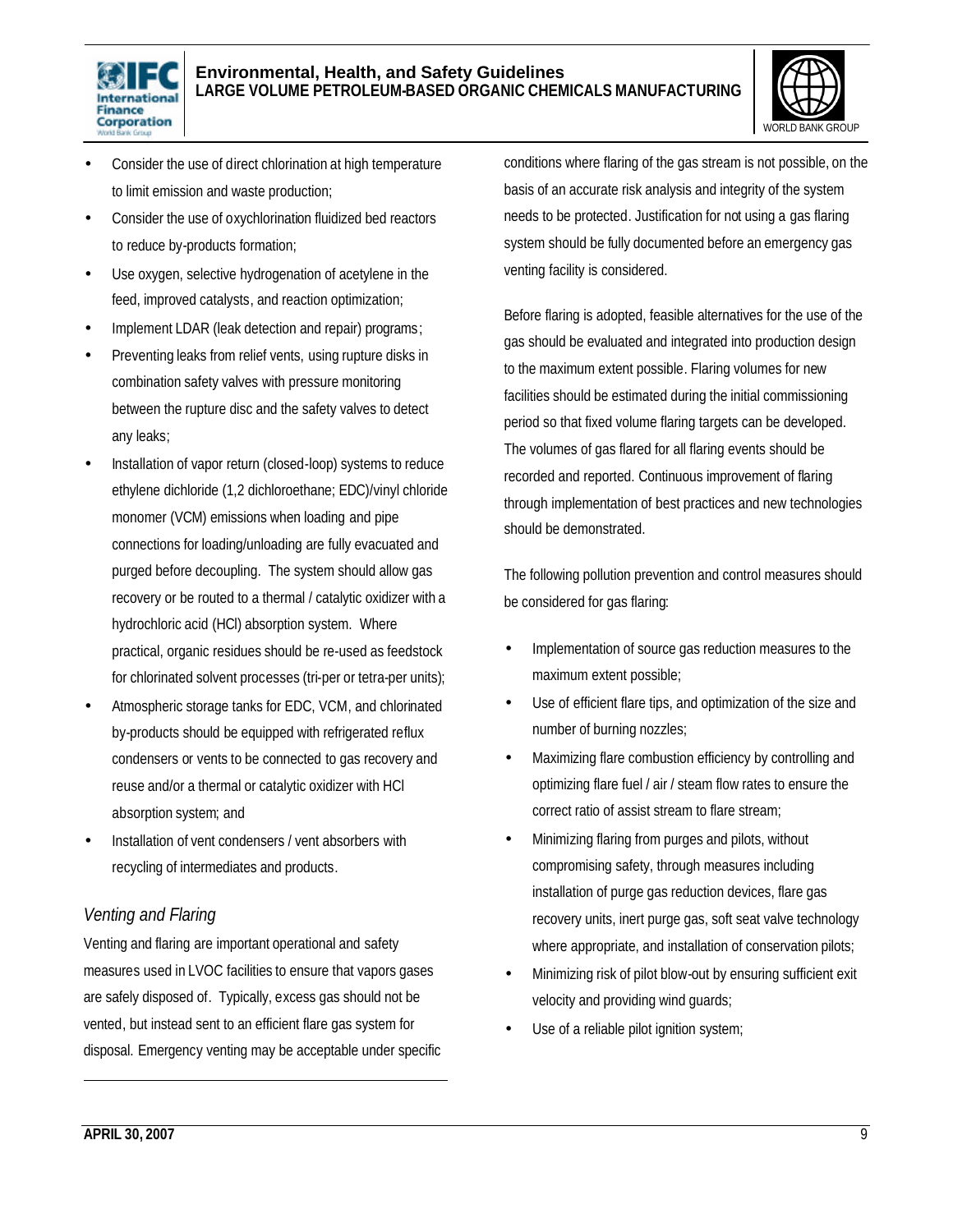



- Installation of high-integrity instrument pressure protection systems, where appropriate, to reduce over pressure events and avoid or reduce flaring situations;
- Installation of knock-out drums to prevent condensate emissions, where appropriate;
- Minimizing liquid carry-over and entrainment in the gas flare stream with a suitable liquid separation system;
- Minimizing flame lift off and / or flame lick;
- Operating flare to control odor and visible smoke emissions (no visible black smoke);
- Locating flare at a safe distance from local communities and the workforce including workforce accommodation units;
- Implementation of burner maintenance and replacement programs to ensure continuous maximum flare efficiency;
- Metering flare gas.

To minimize flaring events as a result of equipment breakdowns and plant upsets, plant reliability should be high (>95 percent) and provision should be made for equipment sparing and plant turn down protocols.

### *Dioxins and Furans*

Waste incineration plants are typically present as one of the auxiliary facilities in LVOC facilities. The incineration of chlorinated organic compounds (e.g., chlorophenols) could generate dioxins and furans. Certain catalysts in the form of transition metal compounds (e.g., copper) also facilitate the formations of dioxins and furans. Recommended prevention and control strategies include:

• Operating incineration facilities according to internationally recognized technical standards; 9

- Maintaining proper operational conditions, such as sufficiently high incineration and flue gas temperatures, to prevent the formation dioxins and furans;
- Ensuring emissions levels meet the guideline values presented in Table 1.

### **Wastewater**

### *Industrial process wastewater*

Liquid effluents typically include process and cooling water, storm water, and other specific discharges (e.g., hydrotesting, washing and cleaning mainly during facility start up and turnaround). Process wastewater includes:

### *Effluents from Lower Olefins Production*

Effluents from steam crackers and relevant recommended prevention and control measures are the following:

- Steam flow purges (typically 10 percent of the total dilution steam flow used to prevent contaminant build-up) should be neutralized by pH adjustment and treated via an oil/water separator and air-flotation before discharge to the facility's wastewater treatment system;
- Spent caustic solution, if not reused for its sodium sulfide content or for cresol recovery, should be treated using a combination of the following steps:
	- o Solvent washing or liquid-liquid extraction for polymers and polymer precursors;
	- o Liquid-liquid settler and/or coalescer for removing and recycling the free liquid gasoline phase to the process;
	- o Stripping with steam or methane for hydrocarbon removal;
	- o Neutralization with a strong acid (which results in a  $H<sub>2</sub>S / CO<sub>2</sub>$  gas stream that is combusted in a sour gas flare or incinerator);

 $\overline{a}$ 

<sup>&</sup>lt;sup>9</sup> For example, Directive 2000/76/EC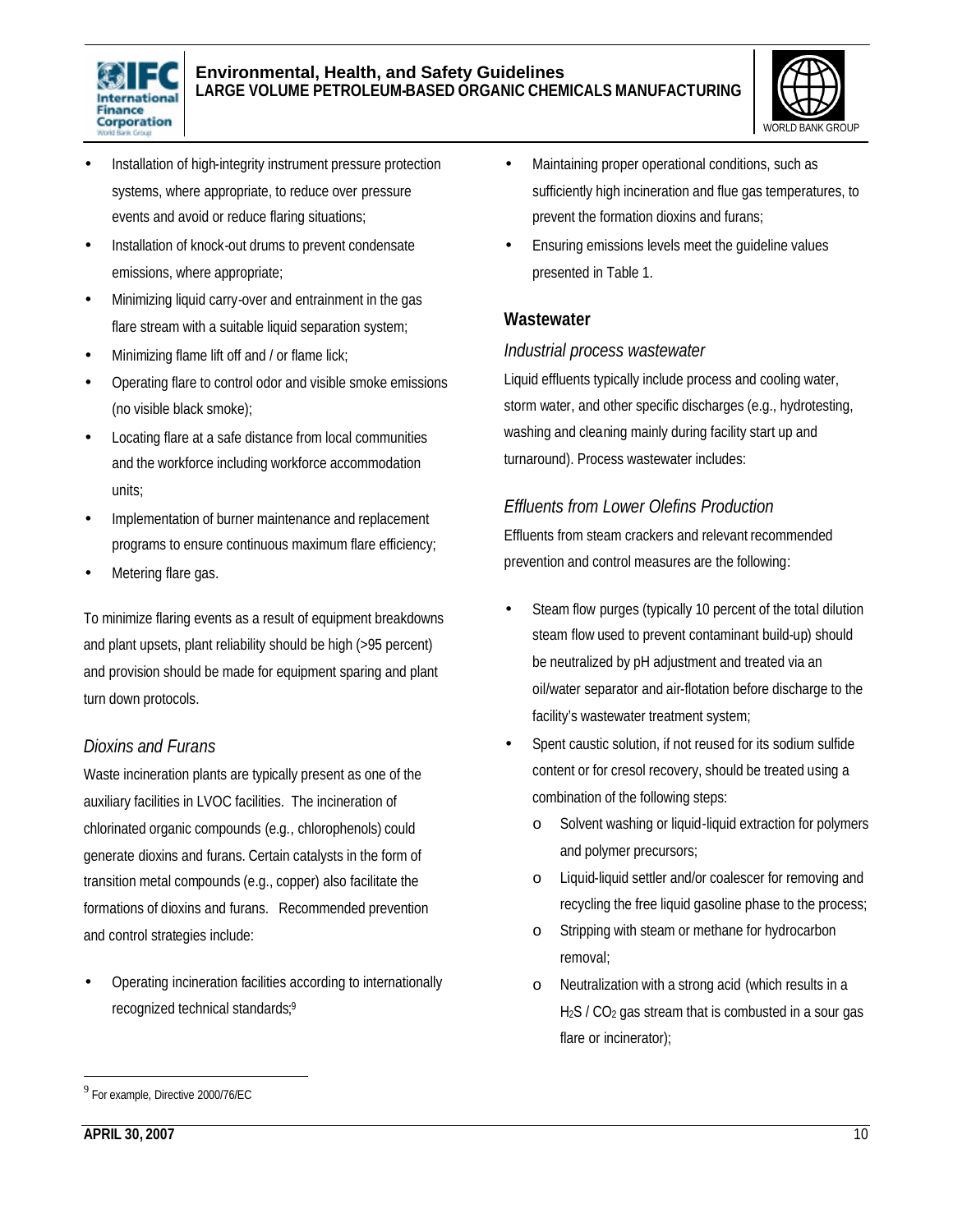



- o Neutralization with acid gas or flue gas (which will partition the phenols into a buoyant oily phase for further treatment);
- o Oxidation (wet air or catalytic wet air or ozone) to oxidize carbon and sulfides/mercaptans before neutralization (to reduce or eliminate H<sub>2</sub>S generation).
- Spent amine solution, used to remove hydrogen sulfide from heavy feedstock in order to reduce the amount of caustic solution needed for final process gas treatment. The used amine solution should be regenerated by steam stripping to remove hydrogen sulfide. A portion of the amine wash is bled off to control the concentration of accumulating salts; and
- A stream of C2 polymerization product known as 'green oil' produced during acetylene catalytic hydrogenation to ethylene and ethane, containing multi-ring aromatics (e.g. anthracene, chrysene, carbazole). It should be recycled into the process (e.g., into the primary fractionator for recovery as a component of fuel oil) or should be burnt for heat recovery.

# *Effluents from Aromatics Production*

Process water within aromatics plants is generally operated in closed loops. The main wastewater sources are process water recovered from condensates of the steam jet vacuum pumps and overhead accumulators of some distillation towers. These streams contain small quantities of dissolved hydrocarbons. Wastewater containing sulfide and COD may also be generated from caustic scrubbers. Other potential sources are unintentional spillages, purge of cooling water, rainwater, equipment wash-water, which may contain extraction solvents and aromatics and water generated by tank drainage and process upsets.

Wastewater containing hydrocarbons should be collected separately, settled and steam stripped prior to biological treatment in the facility's wastewater treatment systems.

# *Effluents from Oxygenated Compounds Production* **Formaldehyde**

Under routine operating conditions, the silver and oxide processes do not produce significant continuous liquid waste streams. Effluents may arise from spills, vessel wash-water, and contaminated condensate (e.g., boiler purges and cooling water blow down that are contaminated by upset conditions such as equipment failure). These streams can be recycled back into the process to dilute the formaldehyde product.

#### **Ethylene Oxide/Ethylene Glycol**

A bleed stream from the process is rich in organic compounds, mainly mono-ethylene glycol (MEG), di-ethylene glycol (DEG) and higher ethylene glycols, but also with minor amounts of organic salts. The effluent stream should be routed to a glycol plant (if available) or to a dedicated unit for glycol recovery and partial recycle of water back to the process. The stream should be treated in a biological treatment unit, as ethylene oxide readily biodegrades.

### **Terephthalic Acid/Dimethyl Terephthalate**

Effluents from the terephthalic acid process include water generated during oxidation and water used as the purification solvent. Effluents are usually sent to aerobic wastewater treatment, where the dissolved species, mostly terephthalic acid, acetic acid, and impurities such as p-toluic acid, are oxidized to carbon dioxide and water. Alternatively, anaerobic treatment with methane recovery can be considered. Waste streams from distillation in the dimethyl terephthalate process can be burnt for energy recovery.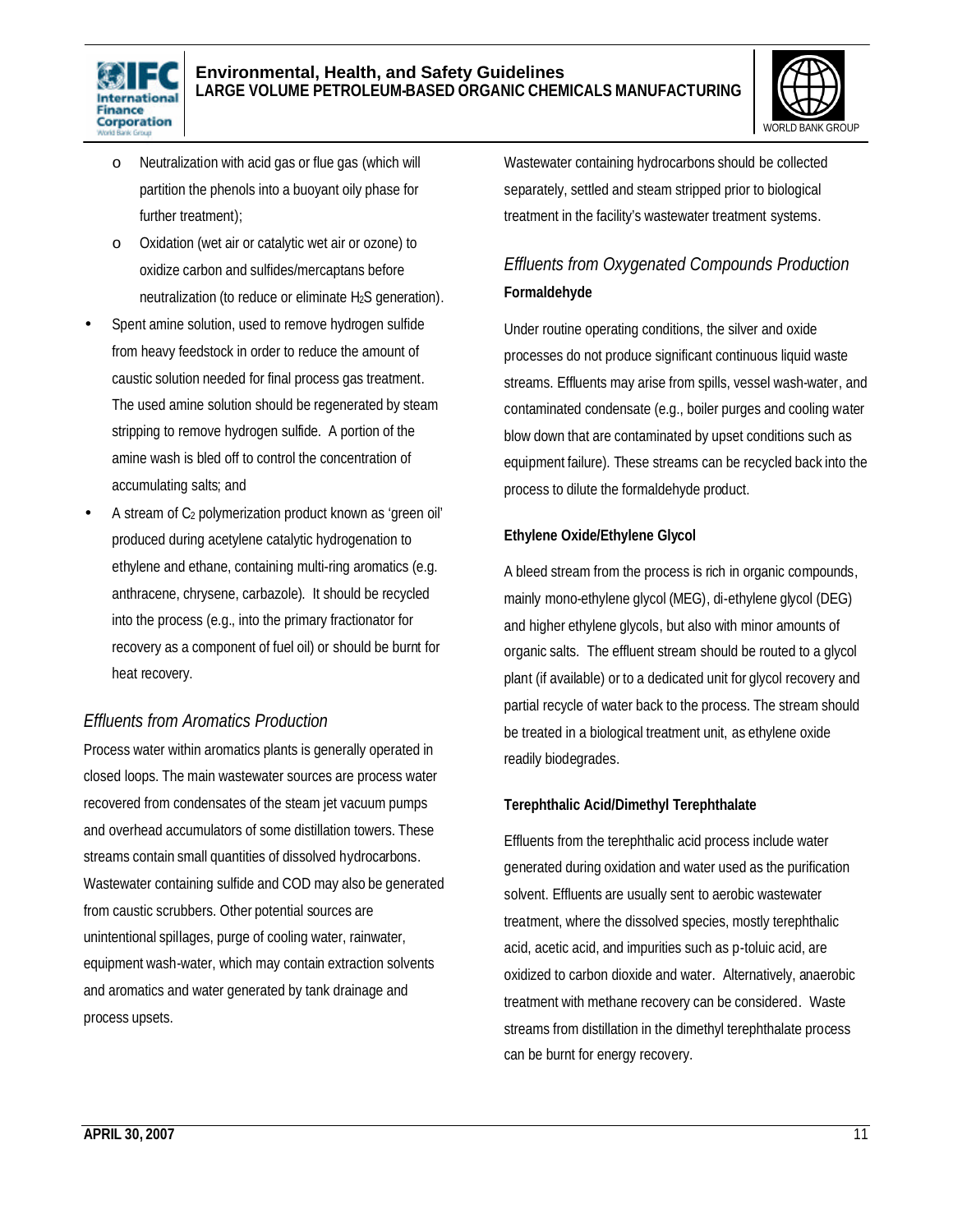



#### **Acrylic Esters**

Liquid wastes are originated at different stages of production. In acrylic acid purification, a small aqueous phase is purged from the distillation after the extraction step. This aqueous material should be stripped before disposal both to recover extraction solvent and minimize waste organic disposal loads.

Bottoms from the acrylic acid product column should be stripped to recover acrylic acid, whereas the high boiling organic compounds are burnt.

Organic and sulfuric wastes are produced from the esterification reactor. Aqueous wastes are produced from alcohol stripping in diluted alcohol recovery. Organic heavy wastes are produced in the final ester distillation. The aqueous column bottoms should be incinerated or sent to biological treatment. Organic heavy wastes should be incinerated.

# *Effluents from Nitrogenated Compounds Production* **Acrylonitrile10**

Various aqueous streams are generated from this unit. They are normally sent to the facility's biological treatment system with at least 90 percent abatement. They include the following:

• A purge stream of the quench effluent stream(s) containing a combination of ammonium sulfate and a range of highboiling organic compounds in an aqueous solution. Ammonium sulfate can be recovered as a crystal coproduct or treated to produce sulfuric acid. The remaining stream containing heavy components should be treated to remove sulfur and then incinerated or biologically treated. The stream containing the light components should be biologically treated or recycled to the plant; and

Stripping column bottoms, containing heavy components and excess water produced in the reactors. The aqueous stream should be treated by evaporative concentration; the distillate should be biologically treated and the concentrated heavy stream is burnt (with energy recovery) or recycled.

#### **Caprolactam**

The liquid effluents from this production plant include the following:

- Heavy bottoms from crude caprolactam extraction, in all processes using Beckmann rearrangement, containing ammonium sulfate and other sulfur compounds, which should be processed into sulfuric acid; and
- A residue of finished caprolactam distillation, which should be incinerated.

### **Nitrobenzene***<sup>11</sup>*

The nitration process is associated with the disposal of wastewater from the neutralization and washing steps and from reconcentration of sulfuric acid. This water can contain nitrobenzene, mono- and polynitrated phenolics, carboxylic acids, other organic by-products, residual base, and inorganic salts from the neutralized spent acid that was present in the product.

Recommended pollution prevention and control measures include the following:

- Neutralization of the organic phase with alkalis;
- Extraction of the acidic contaminants from the organic phase using molten salts (e.g., mixture of zinc nitrate and magnesium nitrate). Salts are then regenerated by flashing

l

<sup>10</sup> EIPPCB BREF (2003)

<sup>&</sup>lt;u>.</u> <sup>11</sup> Kirk-Othmer (2006)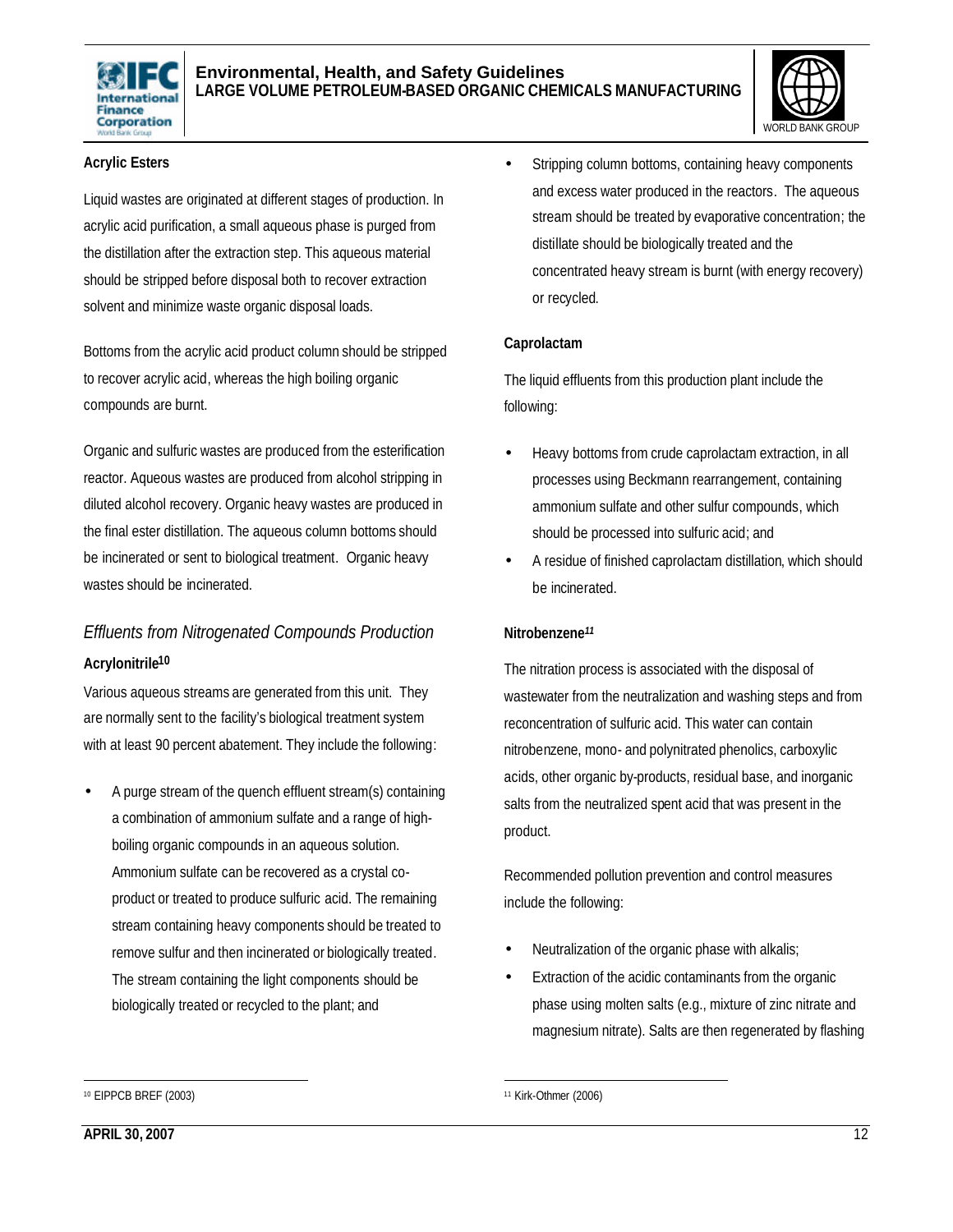# **International Finance** Corporation

### **Environmental, Health, and Safety Guidelines LARGE VOLUME PETROLEUM-BASED ORGANIC CHEMICALS MANUFACTURING**



off nitric acid. If necessary, the organic phase can undergo a polishing neutralization;

- The acidic contaminants can alternatively be removed by employing a system that utilizes solvent (e.g., benzene) extractions, precipitation, distillation, and other treatments. Residual nitric acid can be removed by a multistage countercurrent liquid–liquid extraction, and then reconcentrated by distillation for further use;
- Multistage countercurrent solvent extraction and steam stripping, usually combined. These methods can extract up to 99.5% of nitrobenzene from the wastewater, but they leave any nitrophenols or picric acids in the water. Concentrated extracts should be treated to recovery or sent to incineration; and
- Thermal pressure decomposition for removal of nitrophenols and picric acid in the wastewater stream coming from alkaline washing. After stripping of residual nitrobenzene and benzene, wastewater should be heated up to 300 °C at a pressure of 100 bars;

### **Toluene Diisocyanate***<sup>12</sup>*

Wastewater is produced from toluene nitration with inorganic components (sulfate and nitrite / nitrate) and organic products and by-products, namely di- and trinitrocresols.

Recommended pollution prevention and control measures include the following:

• Optimization of the process can give emissions of <10 kg nitrate/ t DNT and much lower content of nitrite, before further removal by the biological treatment. Alternative techniques to reduce the organic load of the effluents from the nitration process are adsorption, extraction or stripping, thermolysis/hydrolysis or oxidation. Extraction (e.g. with

toluene), which is the most commonly used technique, allows an almost complete removal of DNT and a reduction of nitrocresols to <0.5 kg/t;

- In toluene diamine preparation ammonia can be separated by stripping. Low-boiling components can be separated by distillation / stripping with steam and destroyed by incineration. Pre-treated process water can be re-used in the production process. Isopropanol, where used, can be recovered for re-use. Any isopropanol in scrubber effluents can be biologically treated;
- In phosgenation of toluene diamines, slightly acidic effluents from off-gas decomposition towers, containing traces of o-dichlorobenzene solvent, can be biologically treated or sent to a combustor with heat recovery and neutralization of halogenated effluents; and
- The TDI process produces water in the nitration and hydrogenation steps. Key treatment steps normally involve concentrating the contaminants in the water stream using evaporation (either single or multiple effects), recycling, or burning. The treated water stream recovered from these concentration processes should be further treated in the facility's biological wastewater treatment systems prior to discharge.

# *Effluents from Halogenated Compounds Production<sup>13</sup>*

EDC/VCM plants have specific effluent streams from wash water and condensate from EDC purification (containing VCM, EDC, other volatile chlorinated hydrocarbons and non-volatile chlorinated material such as chloral or chloroethanol), oxychlorination reaction water, water seal flushes from pumps, vacuum pumps and gas-holders, cleaning water from maintenance operations and intermittent aqueous phase from the storage of crude (wet) EDC and light-ends. The main compounds in these effluents are the following:

<sup>&</sup>lt;u>.</u> <sup>13</sup> EIPPCB BREF (2003)

l <sup>12</sup> EIPPCB BREF (2003)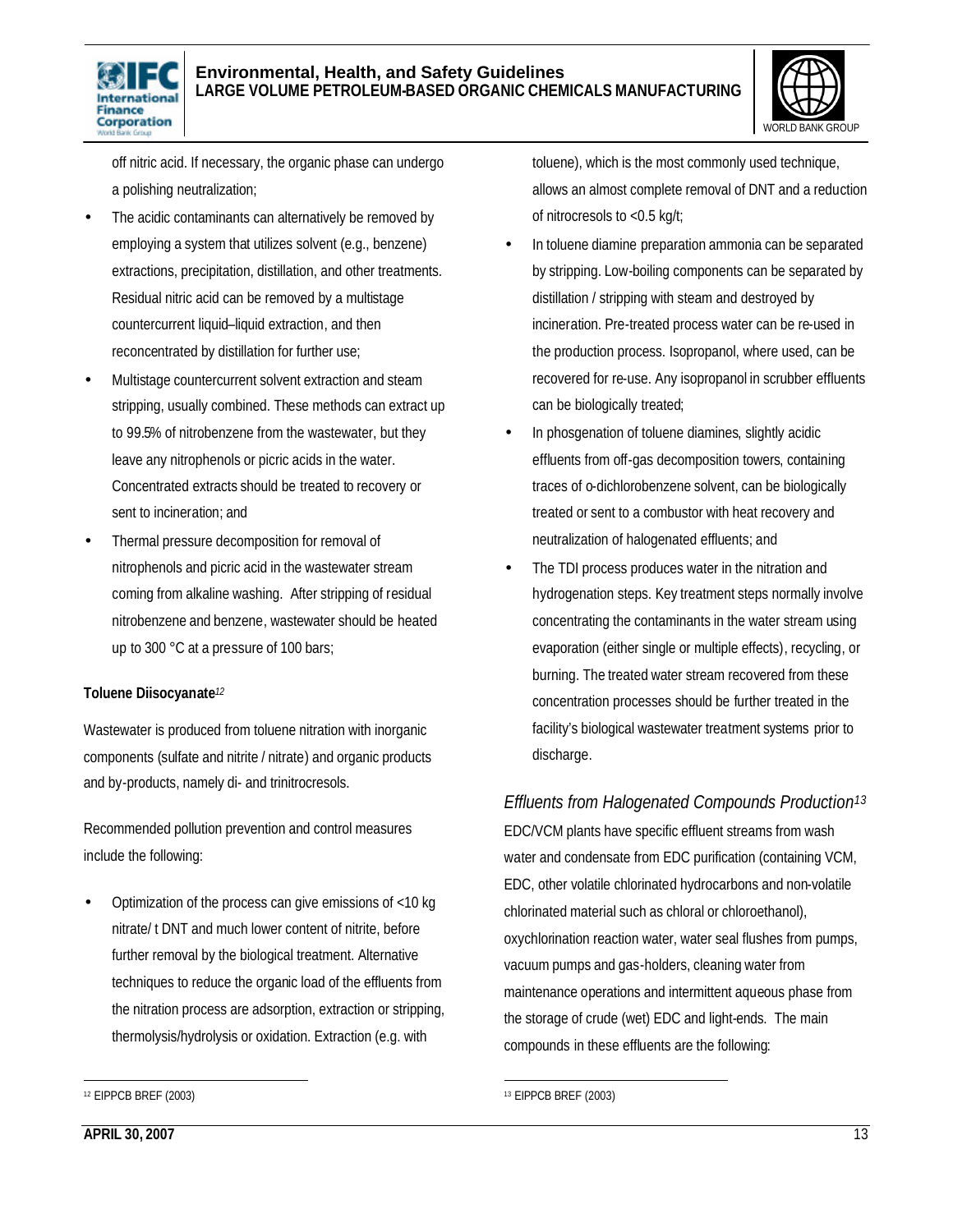



- 1,2 dichloroethane (EDC) and other volatile chlorinated organic compounds;
- Non-volatile chlorinated organic compounds;
- Other organic compounds, such as sodium formate glycol;
- Copper catalyst (when oxychlorination uses fluidized-bed technology); and
- Dioxin related components (with a strong affinity to catalyst particles).

Recommended pollution prevention and control measures include the following:

- Use of boiling rectors for direct chlorination to produce EDC in vapor form, reducing the need to remove catalyst from the effluent and EDC product;
- Steam or air stripping of volatile chlorinated organic compounds such as EDC, VCM, chloroform, and carbon tetrachloride. The stripped compounds can be recycled to the process. Stripping can be performed at atmospheric pressure, under pressure, or under vacuum;
- Alkaline treatment to convert non-volatile oxychlorination by-products (e.g., chloral or 2-chloroethanol) into compounds that can be stripped (e.g., chloroform) or are degradable (e.g., ethylene glycol, sodium formate);
- Removal of the entrained copper catalyst from the oxychlorination process by alkaline precipitation and separation by settling/flocculation and sludge recovery; and
- Dioxins and related compounds (PCDD/F), generated during oxychlorination fluid bed technology are partly removed in the copper precipitation, together with the catalyst residues (metal sludge). Additional removal of PCDD/F related compounds can be achieved by flocculation and settling or filtration followed by biological treatment. Adsorption on activated carbon can also be used as additional treatment.

# *Hydrostatic Testing-Water*

Hydrostatic testing (hydro-test) of equipment and pipelines involves pressure testing with water (generally filtered raw water), to verify system integrity and to detect possible leaks. Chemical additives (e.g., a corrosion inhibitor, an oxygen scavenger, and a dye) are often added. In managing hydrotest waters, the following pollution prevention and control measures should be implemented:

- Using the same water for multiple tests;
- Reducing the need for corrosion inhibitors and other chemicals by minimizing the time that test water remains in the equipment or pipeline;
- If chemical use is necessary, selecting the least hazardous alternative with regards to toxicity, biodegradability, bioavailability, and bioaccumulation potential.

If discharge of hydrotest waters to the sea or to surface water is the only feasible alternative for disposal, a hydrotest water disposal plan should be prepared that considers points of discharge, rate of discharge, chemical use and dispersion, environmental risk, and required monitoring. Hydrotest water disposal into shallow coastal waters should be avoided.

# *Process Wastewater Treatment*

Techniques for treating industrial process wastewater in this sector include source segregation and pretreatment of concentrated wastewater streams. Typical wastewater treatment steps include: grease traps, skimmers, dissolved air floatation or oil water separators for separation of oils and floatable solids; filtration for separation of filterable solids; flow and load equalization; sedimentation for suspended solids reduction using clarifiers; biological treatment, typically aerobic treatment, for reduction of soluble organic matter (BOD); chlorination of effluent when disinfection is required; and dewatering and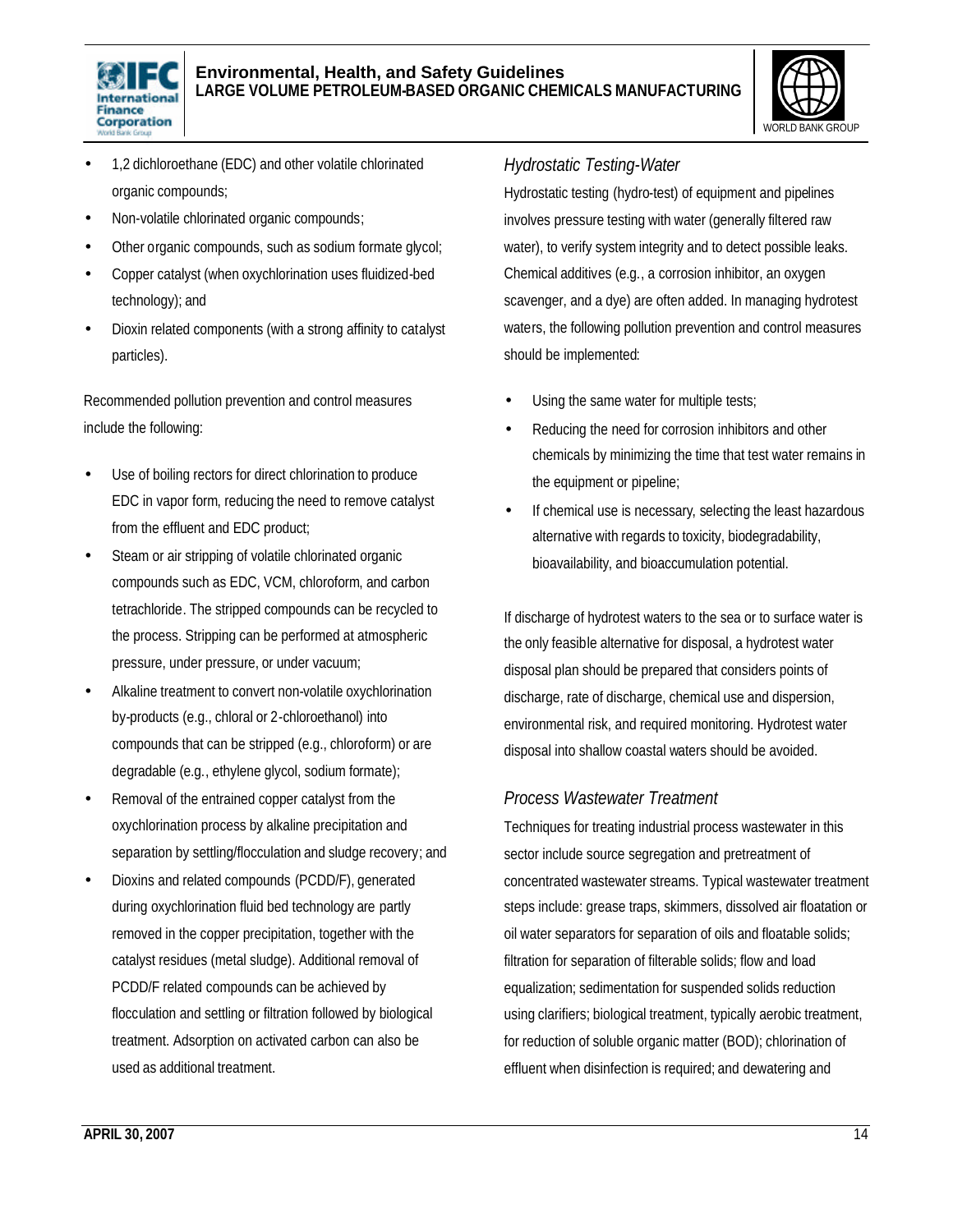



disposal of residuals in designated hazardous waste landfills. Additional engineering controls may be required for (i) containment and treatment of volatile organics stripped from various unit operations in the wastewater treatment system, (ii)advanced metals removal using membrane filtration or other physical/chemical treatment technologies, (iii) removal of recalcitrant organics and non biodegradable COD using activated carbon or advanced chemical oxidation, (iii) reduction in effluent toxicity using appropriate technology (such as reverse osmosis, ion exchange, activated carbon, etc.), and (iv) containment and neutralization of nuisance odors.

Management of industrial wastewater and examples of treatment approaches are discussed in the **General EHS Guidelines**. Through use of these technologies and good practice techniques for wastewater management, facilities should meet the Guideline Values for wastewater discharge as indicated in the relevant table of Section 2 of this industry sector document.

*Other Wastewater Streams & Water Consumption* Guidance on the management of non-contaminated wastewater from utility operations, non-contaminated stormwater, and sanitary sewage is provided in the **General EHS Guidelines**. Contaminated streams should be routed to the treatment system for industrial process wastewater. Recommendations to reduce water consumption, especially where it may be a limited natural resource, are provided in the **General EHS Guidelines**.

### **Hazardous Materials**

LVOC manufacturing facilities use and manufacture significant amounts of hazardous materials, including raw materials and intermediate/final products. The handling, storage, and transportation of these materials should be managed properly to avoid or minimize the environmental impacts. Recommended practices for hazardous material management, including

handling, storage, and transport, as well as issues associated with Ozone Depleting Substances (ODSs) are presented in the **General EHS Guidelines**.

# **Wastes and Co-products**

Well-managed LVOC production processes do not generate significant quantities of solid wastes during normal operation. The most significant solid wastes are spent catalysts, from their replacement in scheduled turnarounds of plants and by products.

Recommended management strategies for spent catalysts include the following:

- Proper on-site management, including submerging pyrophoric spent catalysts in water during temporary storage and transport to avoid uncontrolled exothermic reactions; and
- Off-site management by specialized companies that can either recover heavy metals (or precious metals), through recovery and recycling processes whenever possible, or manage spent catalysts according to industrial waste management recommendations included in the **General EHS Guidelines.**

Recommended management strategies for off spec products include recycling to specific production units for reutilization or disposal. Guidance on the storage, transport and disposal ofhazardous and non-hazardous wastes is presented in the **General EHS Guidelines**.

# *Lower Olefins Production*

Limited quantities of solid waste are produced by steam cracking process, mainly organic sludge, spent catalysts, spent desiccants, and coke. Each waste should be treated on a case by case basis, and may be recycled, reclaimed or re-used after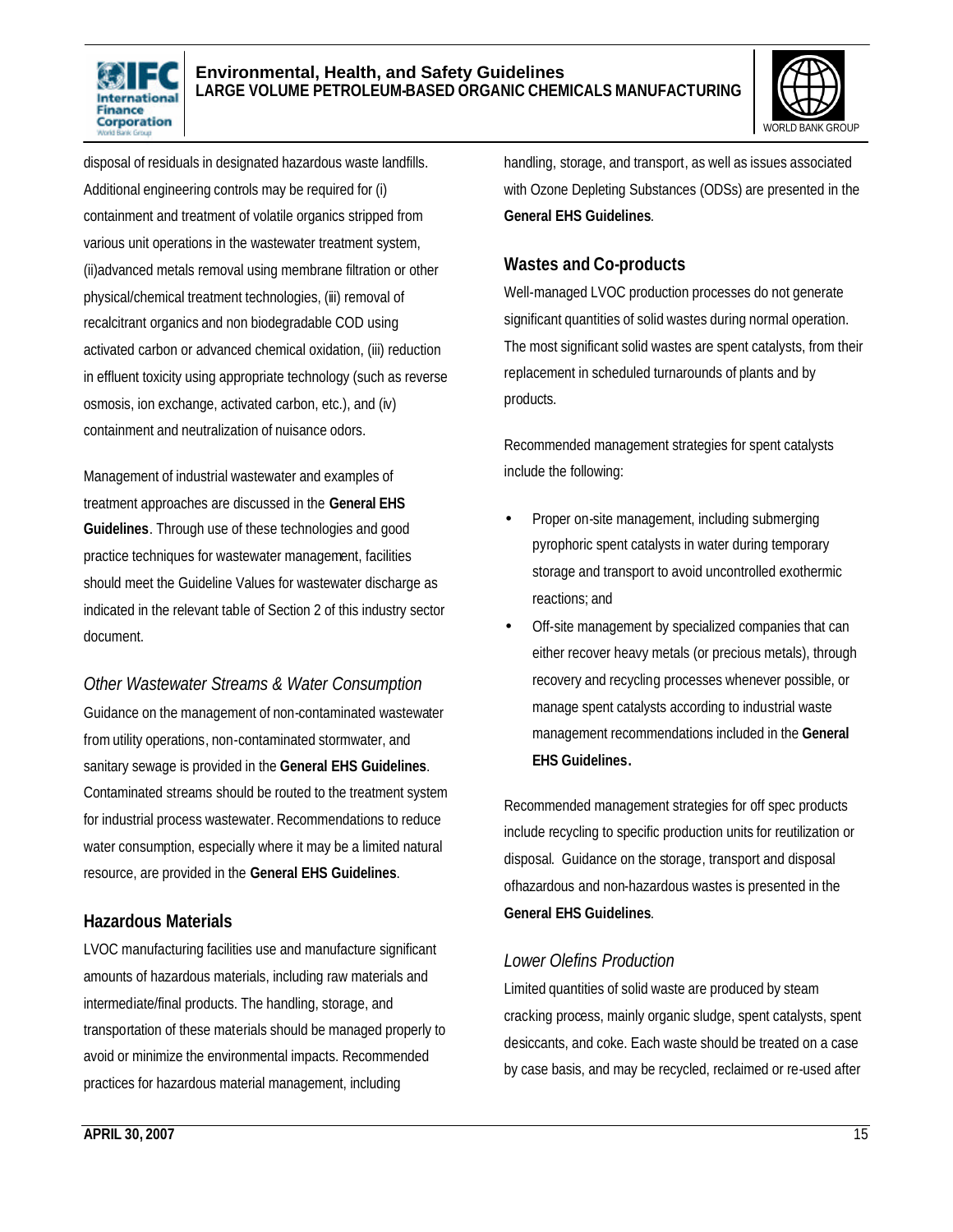



treatment. Alternatively they may be incinerated or landfilled. Molecular sieve desiccants and acetylene hydrogenation catalysts may be regenerated and reused.

### *Aromatics Production*

There is no production of hazardous waste during normal operation and virtually all the feedstock is recovered into valuable products, or as fuel gas. The most significant solid wastes produced and methods for their treatment and disposal include the following:

- Spent catalyst from the liquid or gas phase hydrogenation of olefins/diolefins and sulfur are typically processed to separate the valuable metal for re-use;
- Clay from olefins removal disposed of in landfills or incinerated;
- Adsorbents from xylene separations consisting of alumina or molecular sieves disposed of in landfills;
- Sludge / solid polymerization material recovered from process equipment during maintenance activities incinerated or used on-site as a fuel source; and
- Oil contaminated materials and oily sludge (from solvents, bio-treatment and water filtration) incinerated with associated heat recovery.

# *Oxygenated Compounds Production* **Formaldehyde**

There is negligible generation of solid wastes in the silver and oxide processes under normal operating conditions. Almost all of the spent catalysts from reactors and off-gas oxidation can be regenerated. A limited build-up of solid para-formaldehyde may occur (principally at cold spots in equipment and pipes) and is removed during maintenance activities. Spent filters may also be generated from the purification of formaldehyde product. In

the oxide process spent heat transfer fluid is most frequently sent to a reclaimer (for recycling) or to incineration.

### **Ethylene Oxide/Ethylene Glycol**

Spent EO catalyst, consisting of finely distributed metallic silver on a solid carrier (e.g., alumina), is sent to an external reclaimer for recovery of the valuable silver. After silver reclamation, the inert carrier requires disposal.

Heavy glycol liquid residues can be either reused as such or fractionated to yield marketable glycols, in order to minimize the volume to be disposed of.

Liquid residue from EO recovery section can be distilled to give valuable glycols and a heavy residue containing salts (either for sale or incineration). The stream can also be reused without distillation.

### **Terephthalic Acid/Dimethyl Terephthalate**

Limited amounts of impure TPA and DMT are originated from plant start-up and shutdown, or from maintenance operations. In addition, semisolid products can be originated as bottoms in distillation operations. These wastes can be incinerated.

### **Acrylic Esters**

Process solid wastes from acrylic esters manufacture are spent oxidation catalysts from their replacement in scheduled turnarounds, containing bismuth, molybdenum, vanadium, and possibly minor amounts of tungsten, copper, tellurium, and arsenic, supported on silica and polymer crusts. They are collected during maintenance operations of columns, strippers, vessels, and pipes.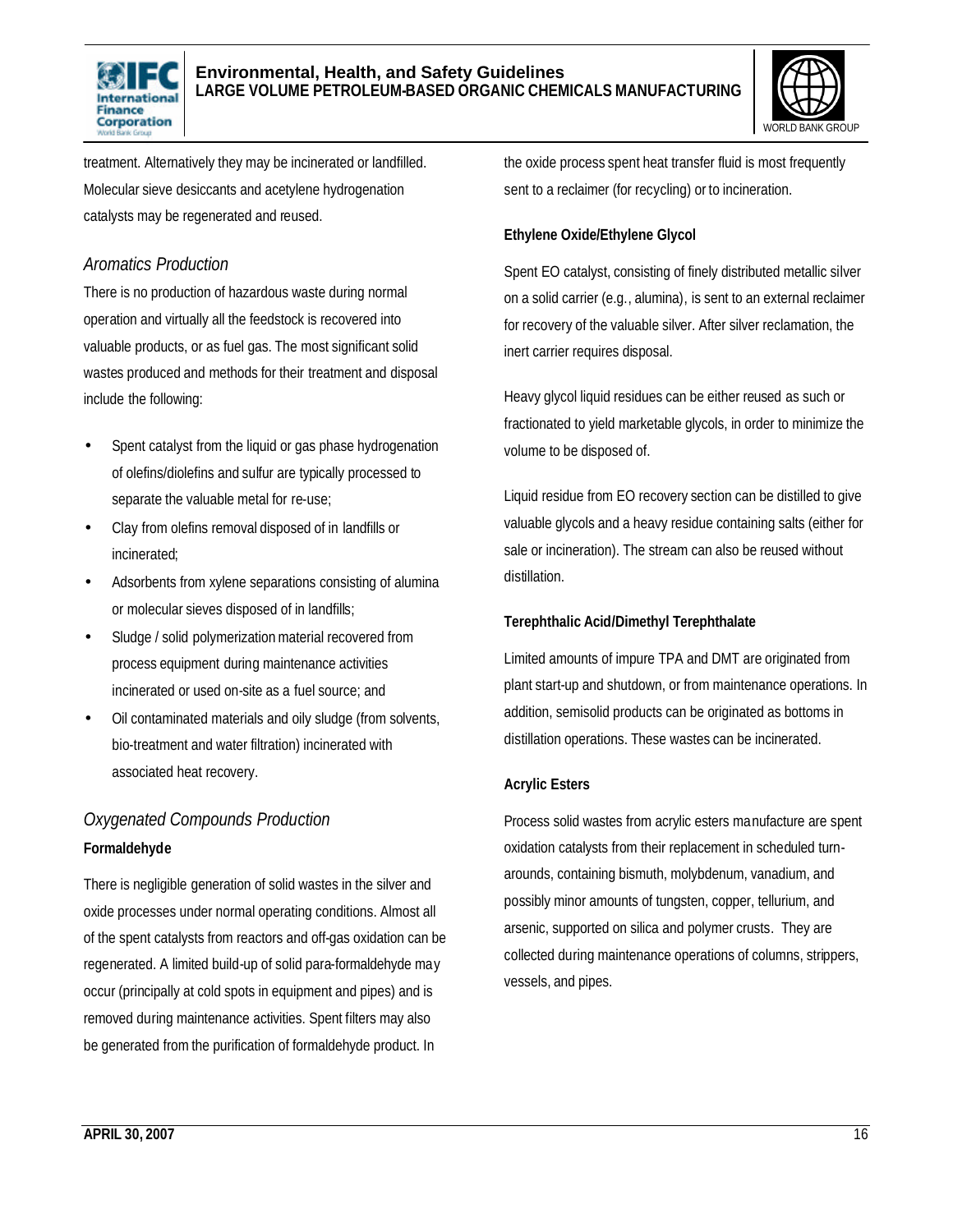



# *Nitrogenated Compounds Production* **Acrylonitrile***<sup>14</sup>*

Hydrogen cyanide co-product is produced in the acrylonitrile reactors and may be recovered as the overhead product from the purification train. The hydrogen cyanide is either reused or converted on-site to other products.

Acetonitrile co-product is produced in the acrylonitrile reactors and is separated as an overhead product from the stripper column. Hydrogen cyanide is also present in this stream. Ammonium sulfate co-product is produced in the quench area of the process. The ammoxidation reaction takes place in fluid bed reactors and the catalyst is retained in the reactors using combinations of cyclones but some catalyst is lost and exits the process through the quench system.

Recommended management strategies include the following:

- Maximizing the re-use of hydrogen cyanide, acetonitrile, and ammonium sulfate byproducts;
- Incinerating hydrogen cyanide, if it cannot be recovered, in a flare or incinerator;
- Recovery of crude acetonitrile from the core unit for further purification. If recovery is not practical, burning the crude liquid acetonitrile stream or mixing the crude acetonitrile with the absorber vent stream for burning (with energy recovery);
- Recovery of ammonium sulfate as crystal, or, where recovery is not possible, conversion to sulfuric acid;
- Separation of the catalyst fines by settling or filtration and treatment by combustion or landfill disposal;
- Minimization of heavy residues by reducing the formation of fines and catalyst losses, avoiding degradation of

products by using mild operating conditions and addition of stabilizers; and

• Collection of heavy residues from the stripper column bottoms and/or from the quench system (basic quench) together with the catalyst fines, followed by on-site or offsite incineration.

### **Caprolactam**

Ammonium sulfate by-product is obtained from both oxidation and neutralization processes. It is typically reused as a fertilizer.

#### **Toluene Diisocyanate**

Recovered hydrogenation catalyst is recycled after centrifugation. A fraction is purged from the process and may be regenerated by specialized companies, or incinerated or pretreated prior to final disposal. Organic wastes from the manufacture of DNT, TDA, and TDI are usually incinerated.

### *Halogenated Compounds Production<sup>15</sup>*

The EDC/VCM process generates liquid residues (by-products) extracted from the EDC distillation train. These residues are a mixture of chlorinated hydrocarbons, comprising compounds heavier than EDC (such as chlorinated cyclic or aromatic compounds) and light compounds (C1 and C2 chlorinated hydrocarbons with lower boiling points than EDC).

Residues with a chlorine content of more than 60 % by weight can be recovered as follows:

- Feedstock for chlorinated solvents such as carbon tetrachloride / tetrachloroethylene;
- Gaseous hydrogen chloride for re-use in the oxychlorinator; or
- Marketable hydrochloric acid solution.

l

<sup>&</sup>lt;u>.</u> <sup>15</sup> EIPPCB BREF (2003)

<sup>14</sup> EIPPCB BREF (2003)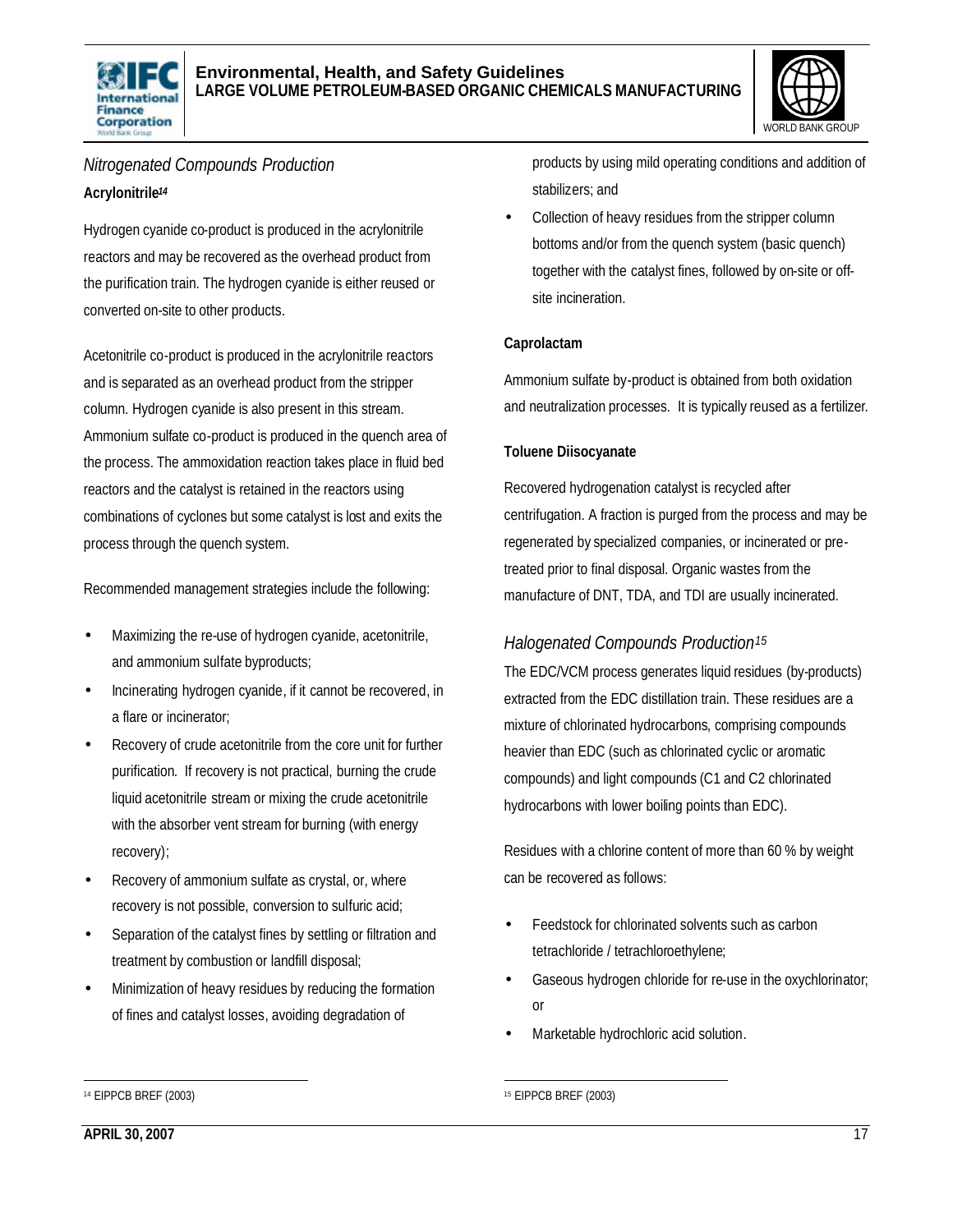



The main solid wastes from EDC/VCM plants are spent oxychlorination catalyst, direct chlorination residues, and coke. Generic wastes also arise from wastewater treatment sludge, tank / vessel sludge, and maintenance activities. Recommended management measures include the following:

- Spent oxychlorination catalyst is removed either continuously (by the entrainment of fines in fluid bed reactors), or periodically (when replacing exhausted fixed bed reactors). Depending on the process, the catalyst is recovered in a dry form or wet form, after settling and/or filtration of wastewater. Limited or trace quantities of heavy chlorinated organics (e.g., dioxins) adsorb onto waste catalyst; the concentration of these contaminants should determine the disposal method (usually incineration or landfill);
- Direct chlorination residues are generally pure or mixed inorganic iron salts. In high temperature chlorination, residues are recovered with the organic heavy compounds as a suspended solid. In low temperature chlorination, residues are recovered with wastewater and need alkali precipitation prior to separation by settling or filtration, possibly with the spent oxychlorination catalyst;
- Coke is formed by the thermal cracking of EDC and contains residual chlorinated hydrocarbons, although it does not contain PCDD/F. Coke is removed from the VCM by filtration. It also generates from decoking of the cracking section; and
- Final purification of VCM may involve the neutralization of acidity using lime. This generates a spent lime waste to be disposed of.

### **Noise**

Typical sources of noise generation include large size rotating machines, such as compressors and turbines, pumps, electric motors, air coolers, fired heaters, flares and from emergency

depressurization. Guidance on noise control and minimization is provided in the **General EHS Guidelines**.

# **1.2 Occupational Health and Safety**

The occupational health and safety issues that may occur during the construction and decommissioning of LVOC facilities are similar to those of other industrial facilities, and their management is discussed in the **General EHS Guidelines**.

Facility-specific occupational health and safety issues should be identified based on job safety analysis or comprehensive hazard or risk assessment, using established methodologies such as a hazard identification study [HAZID], hazard and operability study [HAZOP], or a quantitative risk assessment [QRA]. As a general approach, health and safety management planning should include the adoption of a systematic and structured approach for prevention and control of physical, chemical, biological, and radiological health and safety hazards described in the **General EHS Guidelines**.

The most significant occupational health and safety hazards occur during the operational phase of an LVOC facility and primarily include:

- Process safety
- Chemical hazards

Major hazards should be managed according to international regulations and best practices (e.g., OECD Recommendations<sup>16</sup>, EU Seveso II Directive<sup>17</sup> and USA EPA Risk Management Program Rule18).

<sup>1</sup> <sup>16</sup> OECD, Guiding Principles for Chemical Accident Prevention, Preparedness and Response, Second Edition (2003)

<sup>17</sup> EU Council Directive 96/82/EC*,* so-called Seveso II Directive, extended by the Directive 2003/105/EC.

<sup>18</sup> EPA, 40 CFR Part 68, 1996 - Chemical accident prevention provisions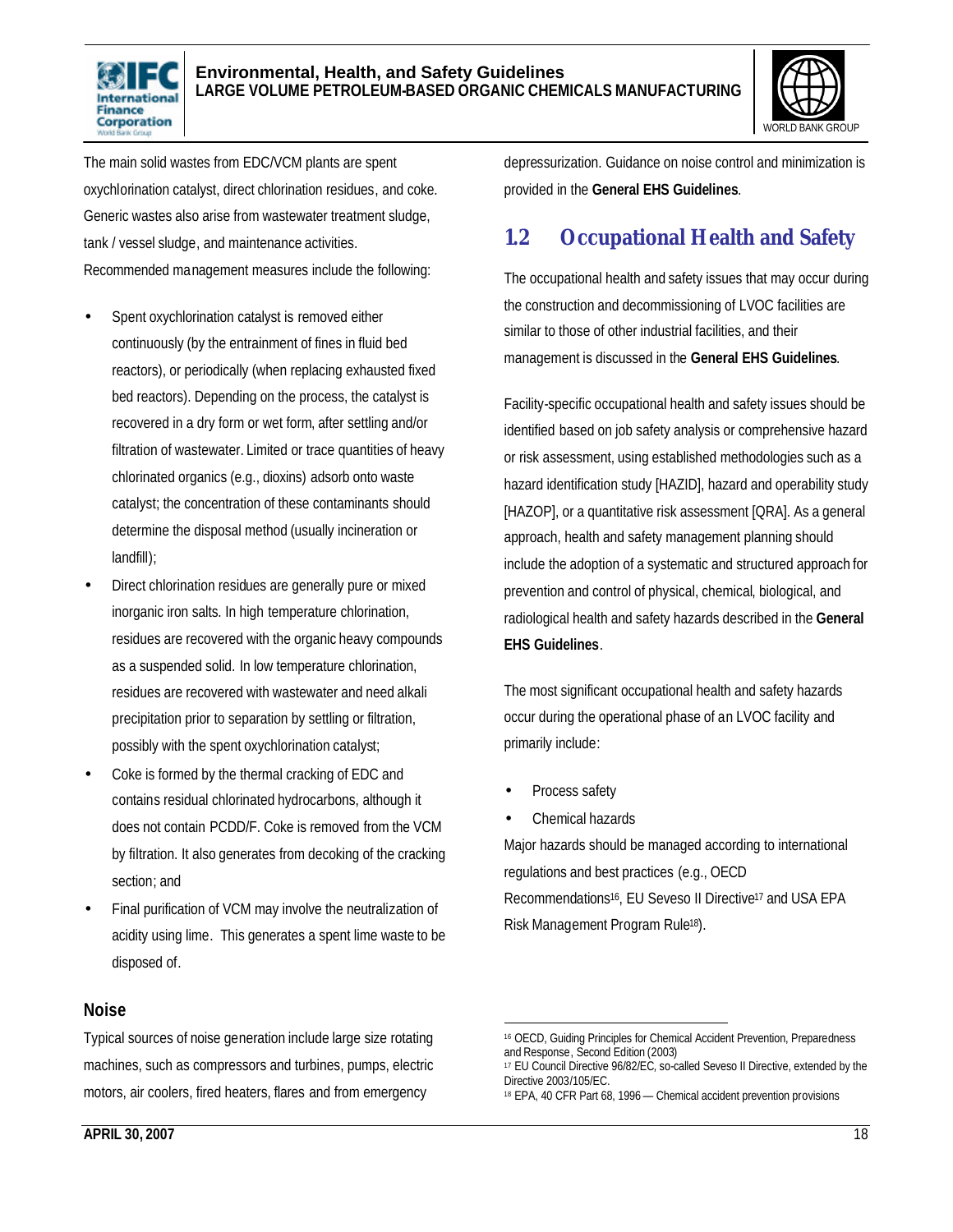



# **Process Safety**

Process safety programs should be implemented, due to industry-specific characteristics, including complex chemical reactions, use of hazardous materials (e.g., toxic, reactive, flammable, or explosive compounds), and multi-step organic synthesis reactions. Process safety management includes the following actions:

- Physical hazard testing of materials and reactions;
- Hazard analysis studies to review the process chemistry and engineering practices, including thermodynamics and kinetics;
- Examination of preventive maintenance and mechanical integrity of the process equipment and utilities;
- Worker training; and
- Development of operating instructions and emergency response procedures.

# *Fire and Explosions*

The most significant safety impacts are related to the handling and storage of large volumes of flammable and highly flammable LVOC products (e.g., lower olefins, aromatics, MTBE, ethylene oxide, acrylic esters and acrylic acid) at high temperature and pressure, combustible gases, and process chemicals. Explosions and fires do to accidental release of products are the major recorded accidents in LVOC manufacturing facilities. These events may cause significant acute exposures to workers and, potentially, to surrounding communities, depending on the quantities and types of accidentally released hazardous, volatile and flammable chemicals.

The risk of explosion of the gas clouds should be minimized through the following measures:

- Early detection of the release through installation of leak detection units and other devices;
- Segregating process areas, storage areas, utility areas, and safe areas, and adopting of safety distances<sup>19</sup>.
- Removing potential ignition sources;
- Controlling operation and procedures and avoiding hazardous gas mixtures;
- Removing or diluting the release and limiting the area affected by the loss of containment; and
- Developing, implementing, and maintaining a specific Emergency Management Plan providing emergence measures to be implemented to protect both operators and local communities from potential toxic products releases.

Risks of fires and explosions are also related to oxidation reactions (e.g., propylene oxidation reaction) and product management. Reactors should be installed following appropriate design criteria should be used<sup>20</sup>, for instance to manage explosive mixture of product powders (e.g., terephthalic acid / dimethyl terephthalate) with air.

# *Ethylene Oxide*

Ethylene oxide is toxic and a human carcinogen and EO gas is flammable, even without being mixed with air, and can autodecompose explosively. The chemical properties of EO require various techniques to prevent any type of losses. In particular EO/EG storage and loading design should prevent should avoid ingress of air or impurities likely to react dangerously with EO, prevent leaks, and include a vapor return system for EO loading to minimize the gaseous streams to be handled.

<sup>1</sup> <sup>19</sup> These distances can be derived from safety analyses specific for the facility, considering the occurrence of the hazards or from applicable standards or guidelines (e.g., API, NFPA).

<sup>&</sup>lt;sup>20</sup> NFPA 654: Standard for the Prevention of Fire and Dust Explosions from the Manufacturing, Processing, and Handling of Combustible Particulate Solids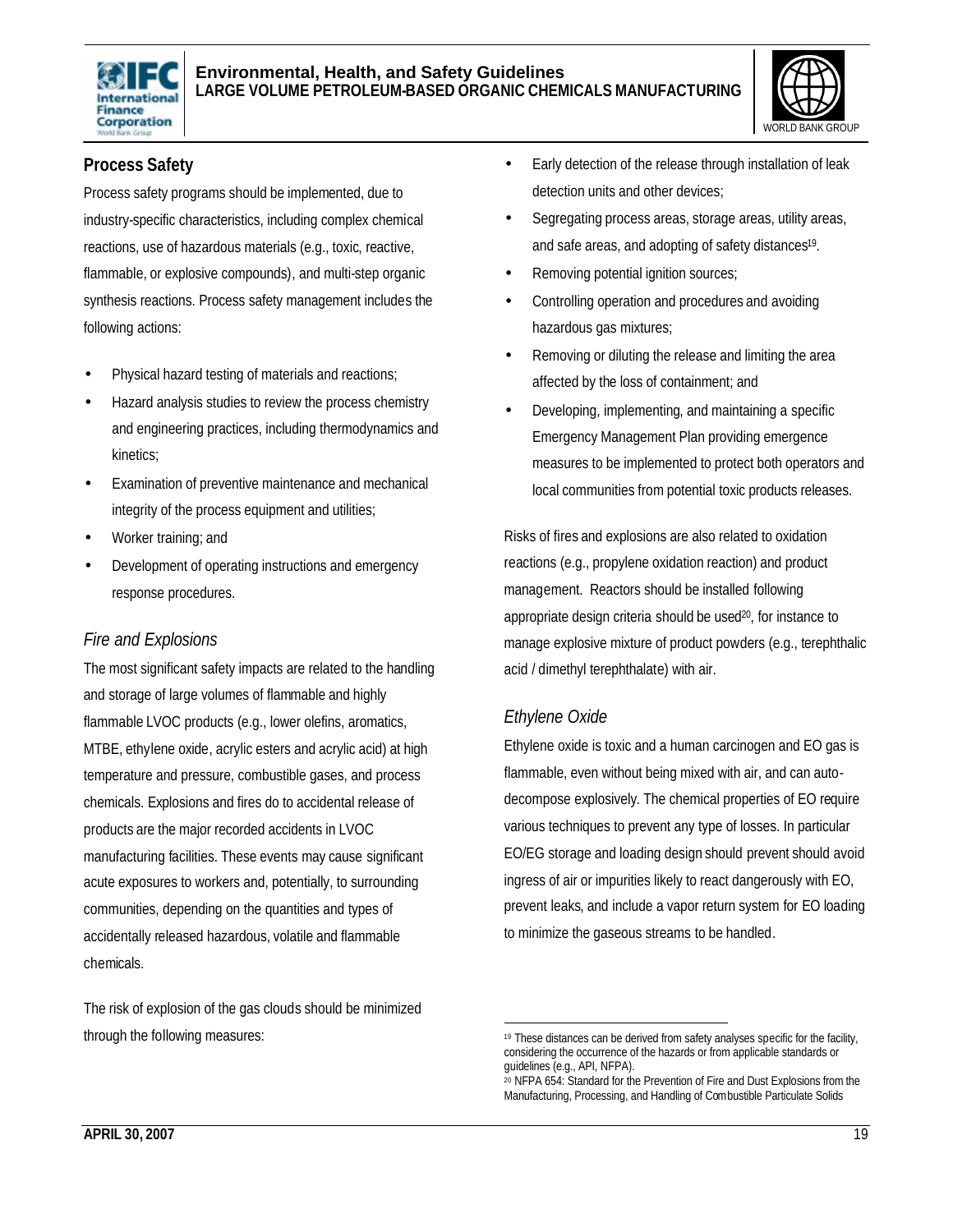



# *Acrylic Esters*

The propylene oxidation process is a hazardous step, primarily due to flammability, that must be managed carefully<sup>21</sup>. Storage and transportation of acrylic acid and esters should also be carefully designed and managed, due to explosion hazards associated to uncontrolled polymerization.22,23

Acrylic acid is inhibited with hydroquinone mono methyl ether, which is active in presence of air. It is easy flammable when overheated. It should be stored in stainless steel tanks, in contact with atmosphere of 5-21 percent oxygen, at temperature of 15 - 25 °C, avoiding overheating or freezing. Thawing of frozen acrylic acid can cause runaway polymerization; therefore, thawing should be conducted under controlled conditions using mild heating systems.

# *Acrylonitrile and Hydrogen Cyanide<sup>24</sup>*

Hazardous properties of these two compounds require specific safety considerations in their manufacturing, storage and handling. Due to its reactive and toxic nature, hydrogen cyanide cannot be stored for periods longer than a few days. If the material cannot be sold or used, it must be burnt. The capability to destroy all of the hydrogen cyanide produced should therefore be ensured. Acrylonitrile can self-polymerize if initiators are present, and is flammable. Stabilizing agents should therefore be added to the product, and measures taken to prevent the accidental ingress of impurities that could either strongly react or catalyze a runaway reaction.

### *Nitrobenzene<sup>25</sup>*

Nitrobenzene is a very toxic substance, and very toxic byproducts (e.g., nitrophenols and picric acid) are produced in the process. In areas of high vapor concentrations (>1 ppm), full face masks with organic-vapor canisters or air-supplied respirators should be used.

Fire and explosion hazards in nitrobenzene production are severe, related to the possibility of run-away nitration reaction<sup>26</sup> and to the explosivity of nitrogenated byproducts, like di- and tri nitrobenzene, nitrophenols and picric acid. Accurate design and control of nitration reactor should be ensured. During distillation and purification, high temperatures, high concentration of byproducts, and contamination from strong acids and bases and from corrosion products should be prevented to minimize risks of explosions<sup>27</sup>.

# *Toluene Diisocyanate (TDI) 28*

Manufacturing of TDI involves a large number of hazardous substances, some in large quantities, such as chlorine, TDA, carbon monoxide, phosgene, hydrogen, nitric acid, nitrogen oxides, DNT, toluene, etc.

Contact with water and basic compounds such as caustic soda, amines, or other similar materials must be avoided, because their reaction with TDI causes the generation of heat and CO2. The liberation of CO<sub>2</sub> in tightly closed or restricted vessels or transfer lines may result in a violent rupture. Risk minimization measures include the following:

 $\overline{a}$ 

<sup>21</sup> J. R. Phimister, V. M. Bier, H. C. Kunreuther, Editors, National Academy of Engineering. Accident Precursor Analysis and Management: Reducing Technological Risk Through Diligence (2004)

<sup>22</sup> Acrylic acid - A summary of safety and handling, 3rd Edition (2002); Intercompany Committee for the Safety and Handling of Acrylic Monomers, ICSHAM

<sup>&</sup>lt;sup>23</sup> Acrylate esters - A summary of safety and handling, 3rd Edition, 2002 ; Intercompany Committee for the Safety and Handling of Acrylic Monomers, ICSHAM **<sup>24</sup>** EIPPCB BREF (2003)

l <sup>25</sup> IPCS (International Programme on Chemical Safety), Environmental Health Criteria 230, Nitrobenzen*e.* Available at http://www.inchem.org/

<sup>26</sup> R.V.C. Carr, Thermal hazards evaluation of aromatic nitration with nitric acid, Nitration Conference (1983)

<sup>27</sup> Japan Science and Technology Agency (JST), Failure knowledge database, Explosion at a nitrobenzene distillation column due to the lowering of reduced pressure from power failure. Available at http://shippai.jst.go.jp/en/Search <sup>28</sup> EIPPCB BREF (2003)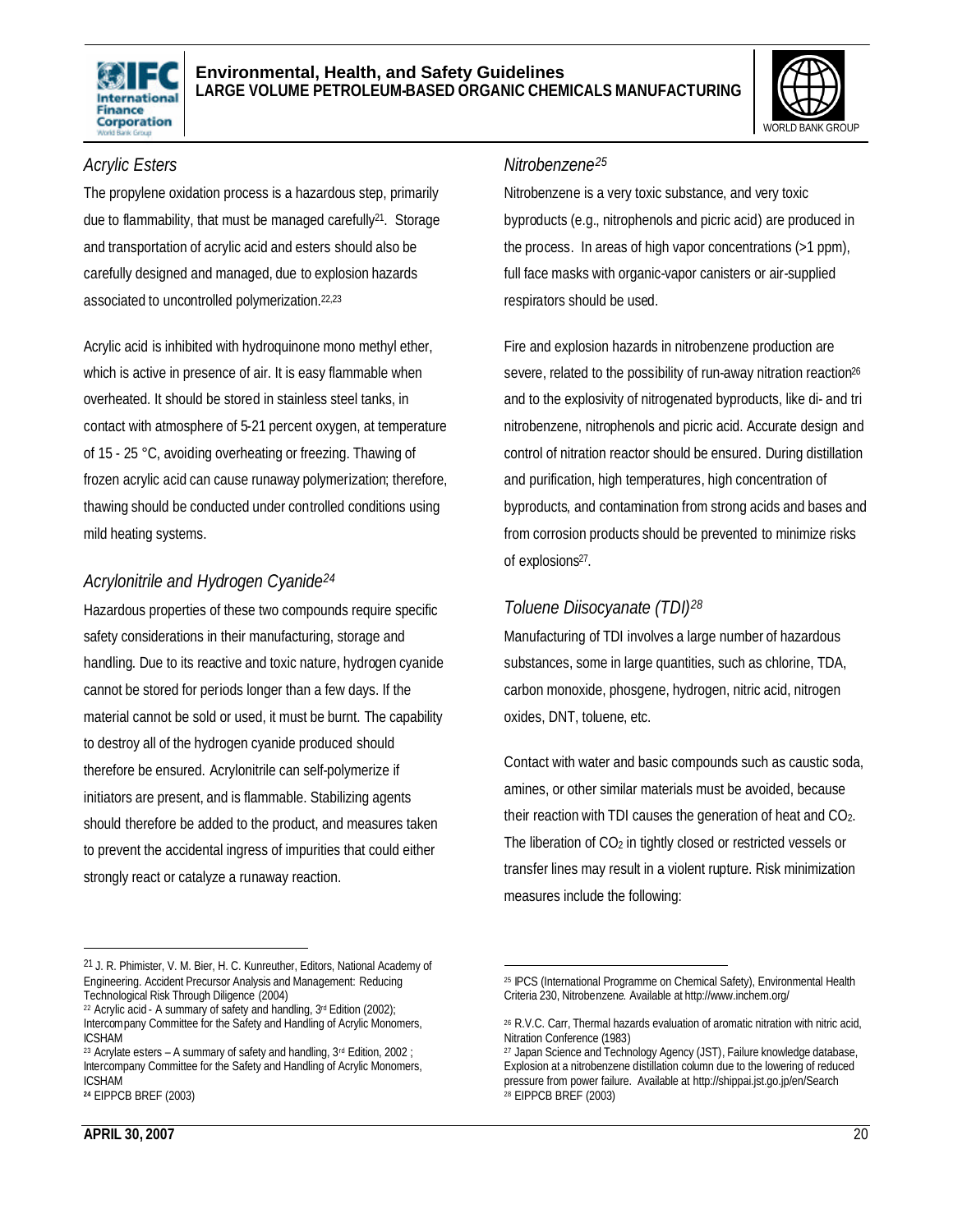



- Store TDI in a dry environment using dry nitrogen or a dry air pad;
- Plug and cap all lines leading to and from storage tanks;
- Maintain and store all fittings and line connections in a dry environment;
- Avoid to tightly close any container of TDI that has been, or is suspected of having been, contaminated with water;
- Ensure that pure, washed DNT is not heated above 200 °C to avoid decomposition risks; and
- Very carefully handle phosgene, as follows:
	- o Contain all phosgene operations in closed buildings;
	- o Install phosgene sensors to monitor indoor concentrations;
	- o If phosgene traces are detected, collect and treat all phosgene-contaminated indoor air (e.g., by alkaline scrubbing); and
	- Install an ammonia steam curtain system surrounding the phosgene unit. Ammonia is added to the steam to react with the phosgene in case of release. An alternative to this approach is building containment.

# **Chemical Hazards**

In case of LVOC releases, personnel can be exposed to concentrations dangerous for health and life. Toxic and carcinogenic compounds (e.g., aromatics, formaldehyde, ethylene oxide, acrylonitrile, hydrogen cyanide, nitrobenzene, toluene diisocyanate, vinyl chloride, 1,2 dichloroethane, carbon tetrachloride, and dioxin related components, predominantly the octo-chlorodibenzofuran generated in the oxychlorination reaction) are present in the process and stored on site.

The following measures should be implemented:

Gas detectors should be installed in hazard areas, wherever possible;

- All spills should be avoided and precautions should be taken to control and minimize them;
- Adequate ventilation should be provided in all areas where hazardous and toxic products are handled; and
- Air extraction and filtration should be provided in all indoor areas where emissions and dust can be generated.

The potential for toxic releases in handling and storage of pressurized, refrigerated, and liquid hazardous products should be minimized adopting the following measures:

- Storage tanks should not be located close to installations where there is a risk of fire or explosion;
- Refrigerated storage is preferred for storage of large quantities of products, because the initial release in the case of a line or tank failure is slower than with pressurized storage systems;
- Alternative storage measures specifically applicable to liquid VCM include refrigerated storage and underground storage. Underground storage requires special tank design and environmental monitoring considerations to manage potential for soil and groundwater contamination.

Potential exposures to substances and chemicals during routine plant and maintenance operations should then be managed based on the results of a job safety analysis and industrial hygiene survey and according to the occupational health and safety guidance provided in the **General EHS Guidelines**.

# **1.3 Community Health and Safety**

The most significant community health and safety hazards associated with LVOC facilities occur during the operation phase and include the threat from major accidents related to potential fires and explosions in manufacturing processes or during product handling and transport outside the processing facility. Guidance for the management of these issues is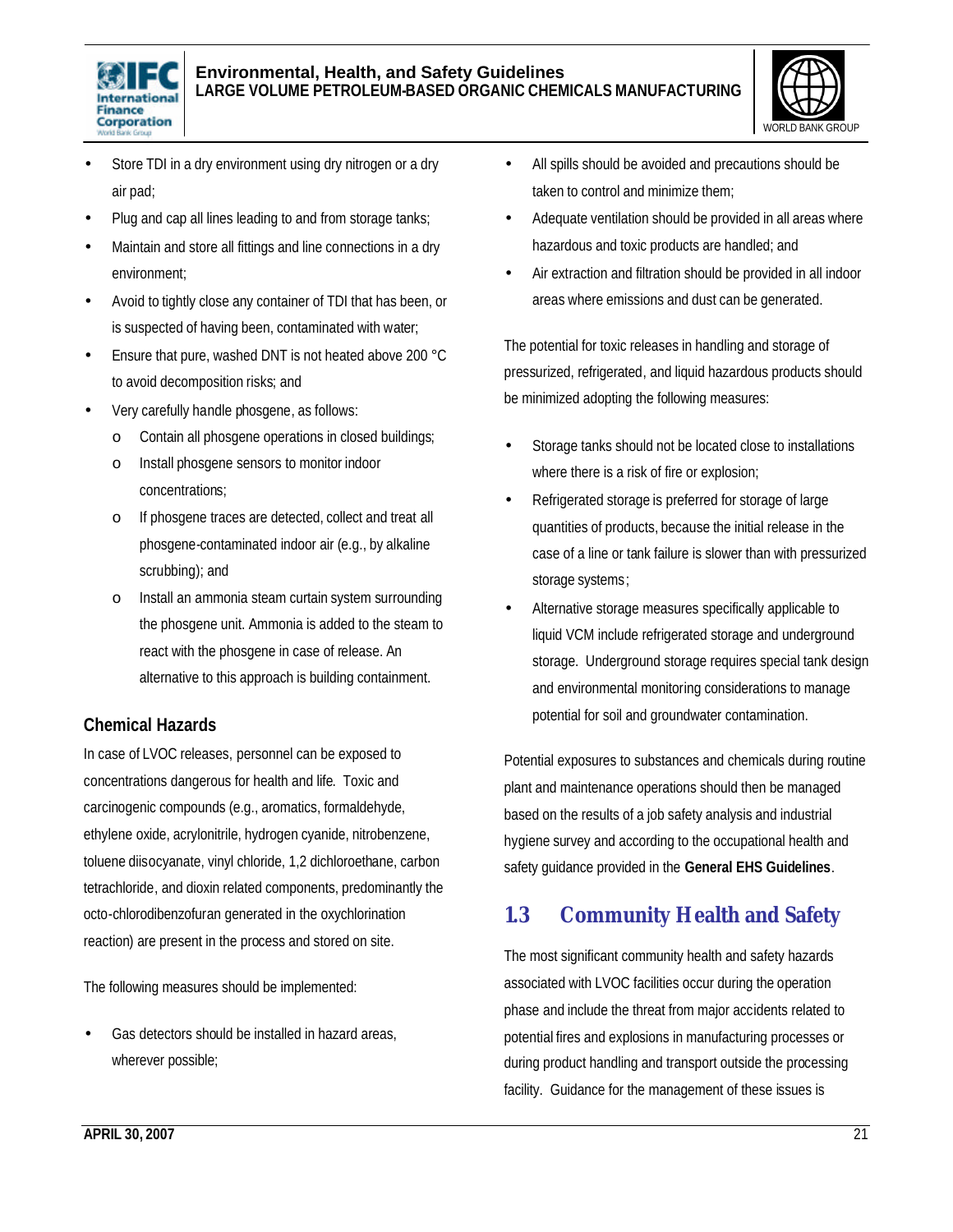



presented below and in relevant sections of the **General EHS Guidelines** including: Traffic Safety, Transport of Hazardous Materials, and Emergency Preparedness and Response.

The design of the facilities should include safeguards to minimize and control hazards to the community, through the following:

- Identifying reasonable design accident cases;
- Assessing the effects of the potential accidents on the surrounding areas;
- Properly selecting the plant location in respect to the local receptors, meteorological conditions (e.g., prevailing wind directions), and water resources (e.g., groundwater vulnerability) and identifying safe distances between the facilities and residential or commercial or other industrial areas;
- Identifying the prevention and mitigation measures required to avoid or minimize the hazards; and
- Providing information and involving the communities in emergency preparedness and response plans and relevant drills in case of major accident.

Community health and safety impacts during the decommissioning of LVOC manufacturing plants are common to those of most large industrial facilities, and are discussed in the **General EHS Guidelines**. These impacts include, among other things, transport safety, disposal of demolition waste that may include hazardous materials, and other impacts related to physical conditions and the presence of hazardous materials after site abandonment.

# **2.0 Performance Indicators and Monitoring**

# **2.1 Environment**

### **Emissions and Effluent Guidelines**

Tables 1 and 2 present emission and effluent guidelines for this sector. Guideline values for process emissions and effluents in this sector are indicative of good international industry practice as reflected in relevant standards of countries with recognized regulatory frameworks. These guidelines are achievable under normal operating conditions in appropriately designed and operated facilities through the application of pollution prevention and control techniques discussed in the preceding sections of this document.

Emissions guidelines are applicable to process emissions. Combustion source emissions guidelines associated with steam and power generation activities from sources with a capacity equal to or lower than 50 megawatt thermal (MWth) are addressed in the **General EHS Guidelines** with larger power source emissions addressed in the **EHS Guidelines for Thermal Power**. Guidance on ambient considerations based on the total load of emissions is provided in the **General EHS Guidelines**.

Effluent guidelines are applicable for direct discharges of treated effluents to surface waters for general use. Site-specific discharge levels may be established based on the availability and conditions in the use of publicly operated sewage collection and treatment systems or, if discharged directly to surface waters, on the receiving water use classification as described in the **General EHS Guidelines.** These levels should be achieved, without dilution, at least 95 percent of the time that the plant or unit is operating, to be calculated as a proportion of annual operating hours. Deviation from these levels in consideration of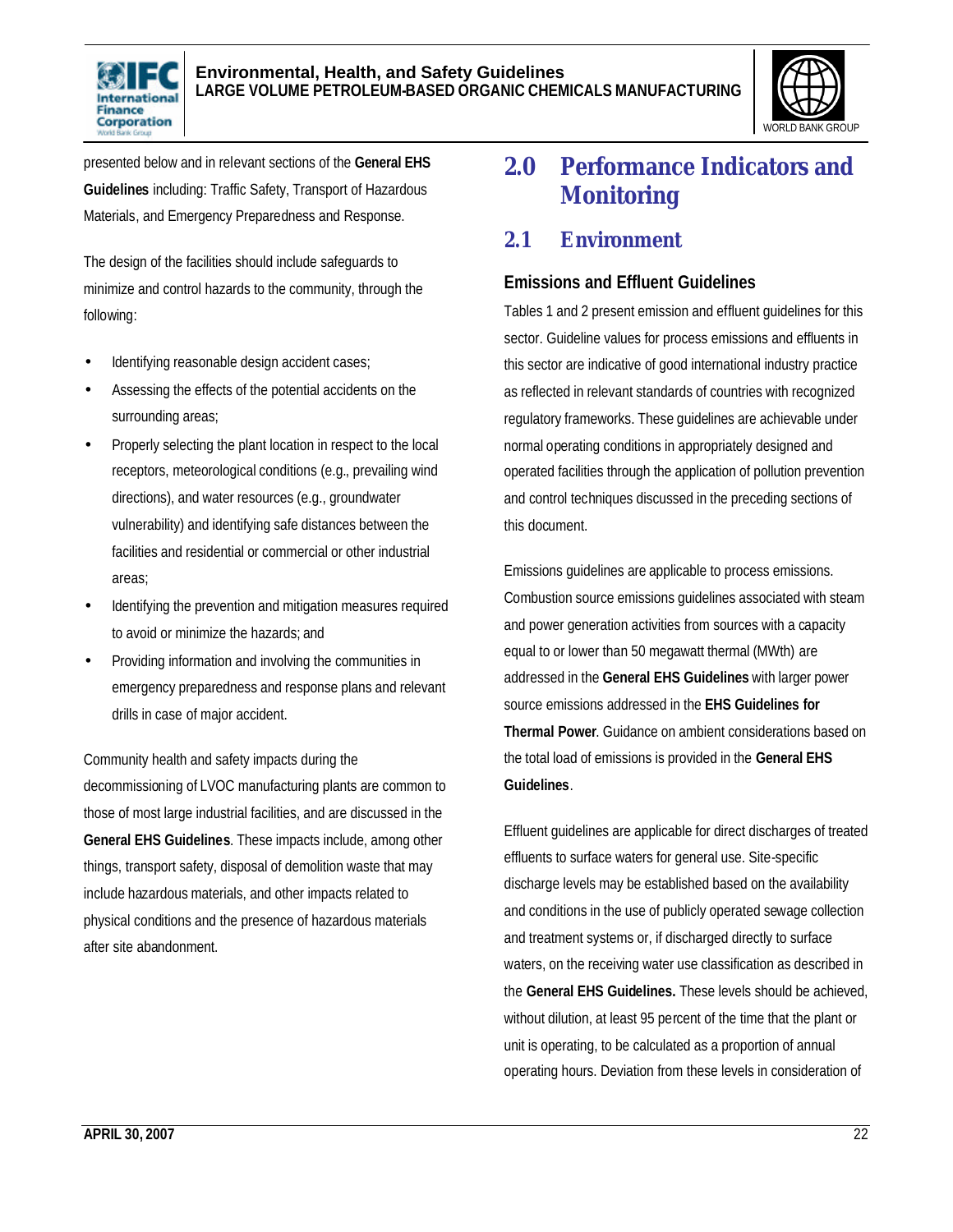



specific, local project conditions should be justified in the environmental assessment.

| Table 1. Air Emissions Guidelines <sup>a</sup>                                                                                       |                        |                                     |  |  |  |
|--------------------------------------------------------------------------------------------------------------------------------------|------------------------|-------------------------------------|--|--|--|
| <b>Pollutant</b>                                                                                                                     | <b>Unit</b>            | <b>Guideline Value</b>              |  |  |  |
| Particulate Matter (PM)                                                                                                              | mq/Nm <sup>3</sup>     | 20                                  |  |  |  |
| <b>Nitrogen Oxides</b>                                                                                                               | mg/Nm <sup>3</sup>     | 300                                 |  |  |  |
| <b>Hydrogen Chloride</b>                                                                                                             | mg/Nm <sup>3</sup>     | 10                                  |  |  |  |
| <b>Sulfur Oxides</b>                                                                                                                 | mg/Nm <sup>3</sup>     | 100                                 |  |  |  |
| <b>Benzene</b>                                                                                                                       | mg/Nm <sup>3</sup>     | 5                                   |  |  |  |
| 1,2-Dichloroethane                                                                                                                   | mg/Nm <sup>3</sup>     | 5                                   |  |  |  |
| Vinyl Chloride (VCM)                                                                                                                 | mg/Nm <sup>3</sup>     | 5                                   |  |  |  |
| Acrylonitrile                                                                                                                        | mg/Nm <sup>3</sup>     | 0.5 (incineration)<br>2 (scrubbing) |  |  |  |
| Ammonia                                                                                                                              | mg/Nm <sup>3</sup>     | 15                                  |  |  |  |
| <b>VOCs</b>                                                                                                                          | mg/Nm <sup>3</sup>     | 20                                  |  |  |  |
| Heavy Metals (total)                                                                                                                 | mg/Nm <sup>3</sup>     | 1.5                                 |  |  |  |
| Mercury and<br>Compounds                                                                                                             | mg/Nm <sup>3</sup>     | 0.2                                 |  |  |  |
| Formaldehyde                                                                                                                         | mg/m <sup>3</sup>      | 0.15                                |  |  |  |
| Ethylene                                                                                                                             | mg/Nm <sup>3</sup>     | 150                                 |  |  |  |
| <b>Ethylene Oxide</b>                                                                                                                | mq/m <sup>3</sup>      | $\overline{2}$                      |  |  |  |
| <b>Hydrogen Cyanide</b>                                                                                                              | mq/m <sup>3</sup>      | 2                                   |  |  |  |
| <b>Hydrogen Sulfide</b>                                                                                                              | mq/m <sup>3</sup>      | 5                                   |  |  |  |
| Nitrobenzene                                                                                                                         | mq/m <sup>3</sup>      | 5                                   |  |  |  |
| Organic Sulfide and<br>Mercaptans                                                                                                    | mq/m <sup>3</sup>      | $\overline{2}$                      |  |  |  |
| Phenols, Cresols and<br>Xylols (as Phenol)                                                                                           | mq/m <sup>3</sup>      | 10                                  |  |  |  |
| Caprolactam                                                                                                                          | mg/m <sup>3</sup>      | 0.1                                 |  |  |  |
| <b>Dioxins/Furans</b>                                                                                                                | ng TEQ/Nm <sup>3</sup> | 0.1                                 |  |  |  |
| a. Dry, 273K (0°C), 101.3 kPa (1 atmosphere), 6% O <sub>2</sub> for solid fuels; 3 %<br>O <sub>2</sub> for liquid and gaseous fuels. |                        |                                     |  |  |  |

# **Resource Use, Energy Consumption, Emission and Waste Generation**

Table 3 provides examples of resource consumption indicators and energy for main products, whereas Table 4 provides examples of emission and waste generation indicators. Industry benchmark values are provided for comparative purposes only

and individual projects should target continual improvement in these areas.

| <b>Table 2. Effluents Guidelines</b> |                                     |                        |  |  |  |
|--------------------------------------|-------------------------------------|------------------------|--|--|--|
| <b>Pollutant</b>                     | Unit                                | <b>Guideline Value</b> |  |  |  |
| pH                                   | S.U.                                | $6 - 9$                |  |  |  |
| <b>Temperature Increase</b>          | $^{\circ}$ C                        | $=$ 3                  |  |  |  |
| BOD <sub>5</sub>                     | mg/l                                | 25                     |  |  |  |
| COD                                  | mg/l                                | 150                    |  |  |  |
| <b>Total Nitrogen</b>                | mq/l                                | 10                     |  |  |  |
| <b>Total Phosphorous</b>             | mg/l                                | $\overline{2}$         |  |  |  |
| <b>Sulfide</b>                       | mg/l                                | $\mathbf{1}$           |  |  |  |
| <b>Oil and Grease</b>                | mg/l                                | 10                     |  |  |  |
| <b>TSS</b>                           | mg/l                                | 30                     |  |  |  |
| Cadmium                              | mg/l                                | 0.1                    |  |  |  |
| Chromium (total)                     | mg/l                                | 0.5                    |  |  |  |
| Chromium (hexavalent)                | mg/l                                | 0.1                    |  |  |  |
| Copper                               | mg/l                                | 0.5                    |  |  |  |
| Zinc                                 | mq/1                                | $\overline{2}$         |  |  |  |
| Lead                                 | mg/l                                | 0.5                    |  |  |  |
| <b>Nickel</b>                        | mq/l                                | 0.5                    |  |  |  |
| <b>Mercury</b>                       | mg/l                                | 0.01                   |  |  |  |
| Phenol                               | mg/l                                | 0.5                    |  |  |  |
| <b>Benzene</b>                       | mq/l                                | 0.05                   |  |  |  |
| Vinyl Chloride (VCM)                 | mg/l                                | 0.05                   |  |  |  |
| 1,2 Dichloroethane (EDC)             | mg/l                                | 1                      |  |  |  |
| Adsorbable Organic<br>Halogens (AOX) | mg/l                                | $\mathbf{1}$           |  |  |  |
| <b>Toxicity</b>                      | Determined on a case specific basis |                        |  |  |  |

# **Environmental Monitoring**

Environmental monitoring programs for this sector should be implemented to address all activities that have been identified to have potentially significant impacts on the environment, during normal operations and upset conditions. Environmental monitoring activities should be based on direct or indirect indicators of emissions, effluents, and resource use applicable to the particular project.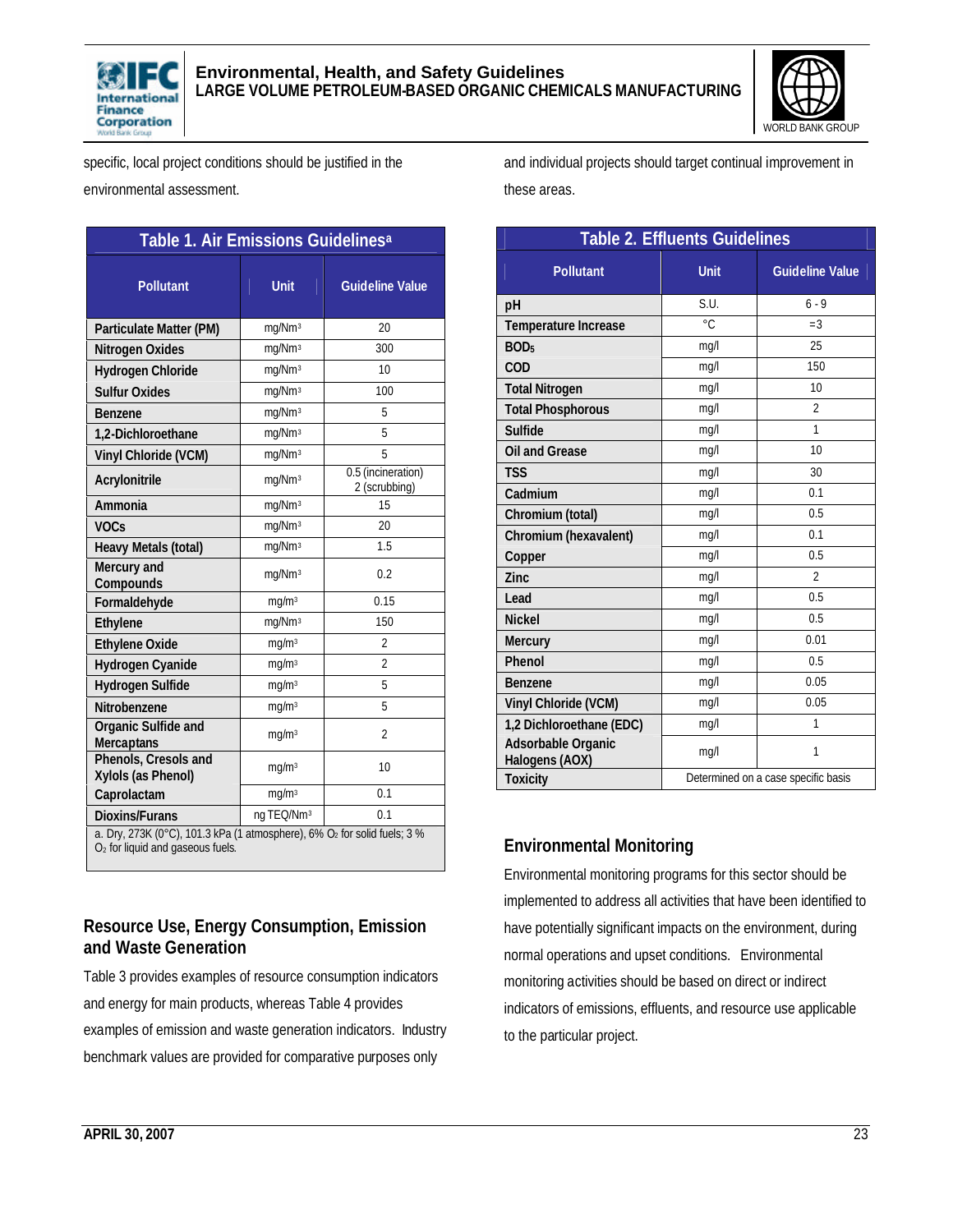



Monitoring frequency should be sufficient to provide representative data for the parameter being monitored. Monitoring should be conducted by trained individuals following monitoring and record-keeping procedures and using properly calibrated and maintained equipment. Monitoring data should be analyzed and reviewed at regular intervals and compared with the operating standards so that any necessary corrective actions can be taken. Additional guidance on applicable sampling and analytical methods for emissions and effluents is provided in the **General EHS Guidelines**.

| <b>Table 3. Resource and Energy Consumption</b> |                                            |                       |                                     |  |  |
|-------------------------------------------------|--------------------------------------------|-----------------------|-------------------------------------|--|--|
| <b>Product</b>                                  | <b>Parameter</b>                           | <b>Unit</b>           | <b>Industry</b><br><b>Benchmark</b> |  |  |
| Lower Olefins                                   | Energy<br>consumption<br>Ethane feedstock  | GJ/t ethylene         | 15-25                               |  |  |
|                                                 | Energy<br>consumption<br>Naphtha feedstock | GJ/t ethylene         | $25-40$                             |  |  |
|                                                 | Energy<br>consumption<br>Gas oil feedstock | GJ/t ethylene         | $40 - 50$                           |  |  |
| <b>Aromatics</b>                                | Steam                                      | Kg/t feedstock        | $0.5 - 1$                           |  |  |
| Formaldehyde<br>Silver/Oxide<br>process         | Electricity                                | Kwh/t<br>formaldehyde | 100/200-225                         |  |  |
| <b>VCM</b>                                      | Power                                      | MWh/t VCM             | $1.2 - 1.3$                         |  |  |
| Source: EIPPCB BREF (2003)                      |                                            |                       |                                     |  |  |

# **2.2 Occupational Health and Safety Performance**

# **Occupational Health and Safety Guidelines**

Occupational health and safety performance should be evaluated against internationally published exposure guidelines, of which examples include the Threshold Limit Value (TLV®) occupational exposure guidelines and Biological Exposure Indices (BEIs®) published by American Conference of

| Table 4. Emissions, Effluents Waste/Co-Products<br><b>Generation</b> |                               |                          |                                     |  |  |
|----------------------------------------------------------------------|-------------------------------|--------------------------|-------------------------------------|--|--|
| <b>Product</b>                                                       | <b>Parameter</b>              | <b>Unit</b>              | <b>Industry</b><br><b>Benchmark</b> |  |  |
|                                                                      | <b>Alkenes</b>                | t/y                      | 2500                                |  |  |
|                                                                      | CO, NOx                       | $\mathbf{u}$             | 200                                 |  |  |
|                                                                      | SOx                           | $\mathbf{u}$             | 600                                 |  |  |
| <b>Lower Olefins</b>                                                 | VOC.                          | kg/t ethylene            | $0.6 - 10$                          |  |  |
|                                                                      | Waste Water Flow              | m3/h                     | 15                                  |  |  |
|                                                                      | Total hydroc. losses          | % feed/ kg/t<br>ethylene | $0.3 - 0.5/5 - 15$                  |  |  |
| <b>Aromatics</b>                                                     | <b>NOx</b>                    | kg/t feedstock           | $0 - 0.123$                         |  |  |
|                                                                      | SO <sub>2</sub>               | kg/t feedstock           | $0 - 0.146$                         |  |  |
| Acrylonitrile                                                        | Hydrogen cyanide              | kg/t<br>acrylonitrile    | 90-120                              |  |  |
|                                                                      | Acetonitrile                  | kg/t<br>acrylonitrile    | $5 - 32$                            |  |  |
|                                                                      | Ammonium sulfate              | kg/t<br>acrylonitrile    | 115-200                             |  |  |
| Caprolactam<br>Basf/Rashig<br>proc.                                  | Ammonium sulfate              | t/t<br>caprolactam       | $2.5 - 4.5$                         |  |  |
| <b>TDI</b>                                                           | COD/TOC                       | Kg/t TDI                 | 6/2                                 |  |  |
|                                                                      | Nitrate, nitrite /<br>sulfate | Kg/t TDI                 | 15,10/24                            |  |  |
| <b>VCM</b>                                                           | Liquid residues               | kg/t VCM                 | 25-40                               |  |  |
|                                                                      | Oxy catalyst                  | kg/t VCM                 | $10 - 20$                           |  |  |
|                                                                      | Iron salts                    | kg/t VCM                 | 10-50                               |  |  |
|                                                                      | Coke                          | kg/t VCM                 | $0.1 - 0.2$                         |  |  |
| Source: EIPPCB BREF (2003)                                           |                               |                          |                                     |  |  |

Governmental Industrial Hygienists (ACGIH),29 the Pocket Guide to Chemical Hazards published by the United States National Institute for Occupational Health and Safety (NIOSH),<sup>30</sup> Permissible Exposure Limits (PELs) published by the Occupational Safety and Health Administration of the United States (OSHA),<sup>31</sup> Indicative Occupational Exposure Limit Values published by European Union member states,<sup>32</sup> or other similar sources.

 $\overline{a}$ <sup>29</sup> http://www.acgih.org/TLV/<sup>29</sup> Available at: http://www.acgih.org/TLV/ and http://www.acgih.org/store/

<sup>30</sup> <sup>30</sup> Available at: http://www.cdc.gov/niosh/npg/

<sup>31</sup> <sup>31</sup> Available at:

http://www.osha.gov/pls/oshaweb/owadisp.show\_document?p\_table=STANDAR DS&p\_id=9992

<sup>32</sup> <sup>32</sup> Available at: http://europe.osha.eu.int/good\_practice/risks/ds/oel/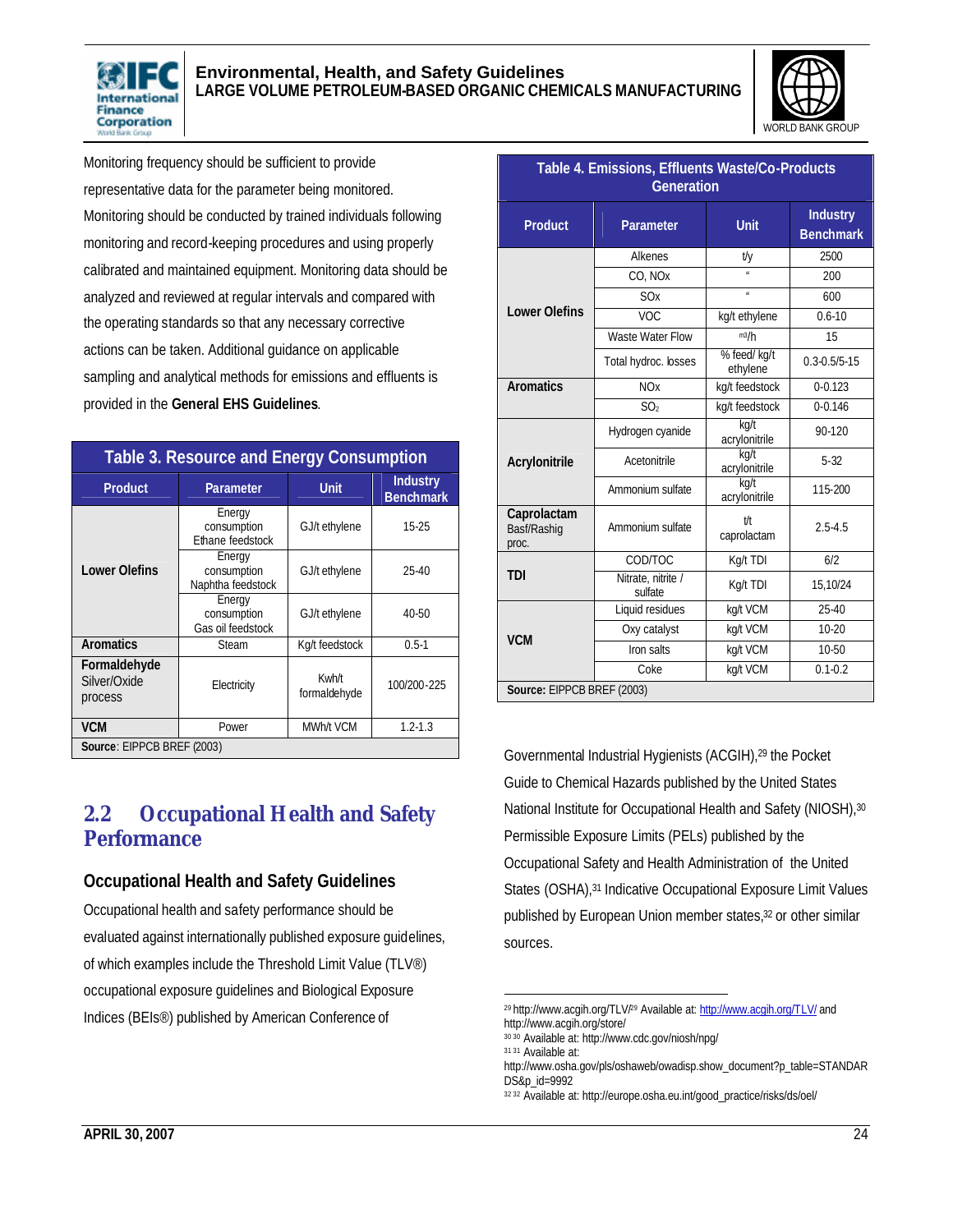



# **Accident and Fatality Rates**

Projects should try to reduce the number of accidents among project workers (whether directly employed or subcontracted) to a rate of zero, especially accidents that could result in lost work time, different levels of disability, or even fatalities. Facility rates may be benchmarked against the performance of facilities in this sector in developed countries through consultation with published sources (e.g. US Bureau of Labor Statistics and UK Health and Safety Executive)<sup>33</sup>.

# **Occupational Health and Safety Monitoring**

The working environment should be monitored for occupational hazards relevant to the specific project. Monitoring should be designed and implemented by accredited professionals<sup>34</sup> as part of an occupational health and safety monitoring program. Facilities should also maintain a record of occupational accidents and diseases and dangerous occurrences and accidents. Additional guidance on occupational health and safety monitoring programs is provided in the **General EHS Guidelines**.

 $\overline{a}$ 

<sup>33</sup> Available at: http://www.bls.gov/iif/ and

http://www.hse.gov.uk/statistics/index.htm

<sup>34</sup> Accredited professionals may include Certified Industrial Hygienists,

Registered Occupational Hygienists, or Certified Safety Professionals or their equivalent.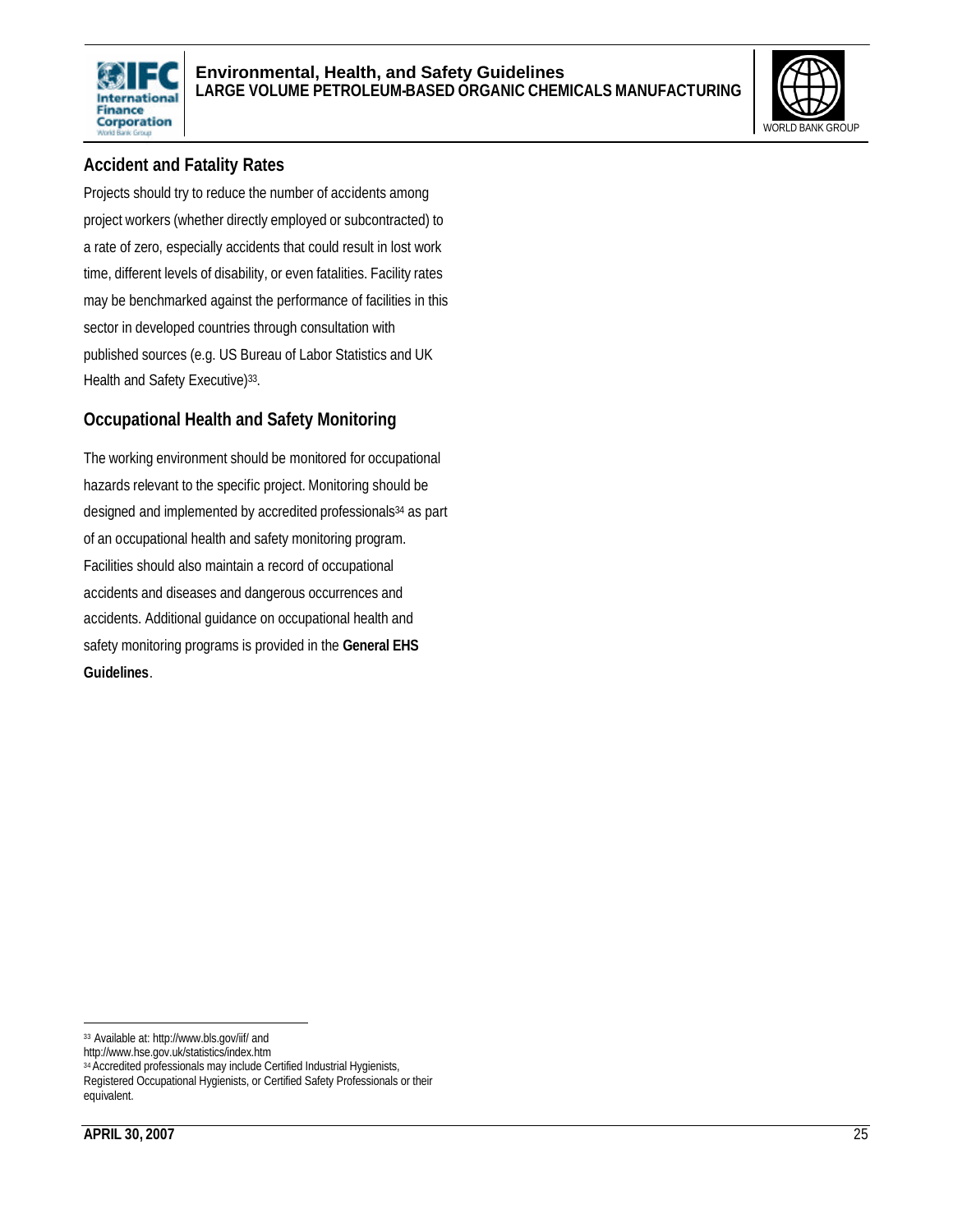



# **3.0 References and Additional Sources**

Carr, R.V.C. 1983. Thermal Hazards Evaluation of Aromatic Nitration with Nitric Acid. Nitration Conference, Menlo Park, California, 27-29 July 1983.

European Commission. 2003. European Integrated Pollution Prevention and Control Bureau (EIPPCB) Reference Document on Best Available Techniques (BREF) for Large Volume Organic Chemicals. February 2003. Seville: EIPPCB. Available at http://eippcb.jrc.es/pages/FActivities.htm

European Commission. 2000. Directive 2000/76/EC of the European Parliament and of the Council of 4 December 2000 on the Incineration of Waste. Available at http://europa.eu/scadplus/leg/en/lvb/l28072.htm

European Commission. 1996. Directive 96/82/EC on the control of chemical accidents (Seveso II) – Prevention, Preparedness and Response. Extended by Directive 2003/105/EC. Available at http://ec.europa.eu/environment/seveso/index.htm

European Council of Vinyl Manufacturers (ECVM). 1994. Industry Charter for the Production of VCM and PVC (Suspension Process). Brussels: ECVM. Available at http://www.ecvm.org/img/db/SPVCcharter.pdf

German Federal Ministry for the Environment, Nature Conservation and Nuclear Safety (BMU). 2004. Waste Water Ordinance – AbwV. (Ordinance on Requirements for the Discharge of Waste Water into Waters). Promulgation of the New Version of the Waste Water Ordinance of 17 June 2004. Berlin: BMU. Available at

http://www.bmu.de/english/water\_management/downloads/doc/3381.php

German Federal Ministry for the Environment, Nature Conservation and Nuclear Safety (BMU). 2002. First General Administrative Regulation Pertaining the Federal Emission Control Act (Technical Instructions on Air Quality Control – TA Luft). Berlin: BMU. Available at http://www.bmu.de/english/air\_pollution\_control/ta\_luft/doc/36958.php

Intercompany Committee for the Safety and Handling of Acrylic Monomers (ICSHAM). 2002. Acrylate Esters – A Summary of Safety and Handling, 3rd Edition.

Intergovernmental Panel on Climate Change (IPCC). 2006. IPCC Special Report on Carbon Dioxide Capture and Storage. Geneva: IPCC. Available at http://www.ipcc.ch/activity/srccs/index.htm

International Programme on Chemical Safety (IPCS). Environmental Health Criteria 230. Nitrobenzen*e.* Prepared by L. Davies. Joint Publication of United Nations Environment Programme (UNEP), International Labour Organization (ILO) and World Health Organization (WHO). Geneva: WHO. Available at http://www.inchem.org/documents/ehc/ehc/ehc230.htm

Japan Science and Technology Agency (JST). Failure knowledge database. Available at http://shippai.jst.go.jp/en/Search

Kirk-Othmer, R.E. 2006. Encyclopedia of Chemical Technology. 5th Edition. New York, NY: John Wiley and Sons Ltd.

National Academy of Engineering. 2004. Eds. J.R. Phimister, V. M. Bier, H. C. Kunreuther. Accident Precursor Analysis and Management: Reducing Technological Risk Through Diligence. Washington, DC: National Academies Press.

Organization for Economic Co-operation and Development (OECD). 2003. Guiding Principles for Chemical Accident Prevention, Preparedness and Response. Second Edition. Paris: OECD. Available at http://www2.oecd.org/guidingprinciples/

Oslo and Paris Commission (OSPAR) for the Protection of the Marine Environment of the North Atlantic. OSPAR Decision 98/4 on Emission and Discharge Limit Values for the Manufacture of Vinyl Chloride Monomer (VCM) including the Manufacture of 1,2-dichloroethane (EDC). London: OSPAR. Available at http://www.ospar.org/eng/html/dra/list\_of\_decrecs.htm#decisions

Ullmann's Encyclopedia of Industrial Chemistry, 2002. 6th edition. New York, NY: John Wiley and Sons Ltd. Available at http://www.wileyvch.de/vch/software/ullmann

United Kingdom (UK) Environmental Agency. 2003. Sector Guidance Note IPPC S4.01- Guidance for the Large Volume Organic Chemical Sector. Bristol: Environmental Agency. Available at http://www.environmentagency.gov.uk/business/444304/1290036/1290086/1290209/1308462/1245952/ ?lang= $e#$ 

United Nations (UN). 2003. Recommendations on the Transport of Dangerous Goods. Model Regulations. Thirteenth revised edition. New York, NY: United Nations Publications. Available at https://unp.un.org/

United States (US) Environment Protection Agency (EPA). 40 CFR Part 63 — National Emission Standards for Hazardous Air Pollutants, Subpart F—National Emission Standard for Vinyl Chloride. Washington, DC: US EPA. Available at http://www.epa.gov/epacfr40/chapt-I.info/

US EPA. 40 CFR Part 63 — National Emission Standards for Hazardous Air Pollutants, Subpart FFFF—National Emission Standards for Hazardous Air Pollutants: Miscellaneous Organic Chemical Manufacturing. Washington, DC: US EPA. Available at http://www.epa.gov/epacfr40/chapt-I.info/

US EPA. 40 CFR Part 68— Chemical accident prevention and provisions. Washington, DC: US EPA. Available at http://www.epa.gov/epacfr40/chapt-I.info/

US National Fire Protection Association (NFPA). 2006. NFPA 654: Standard for the Prevention of Fire and Dust Explosions from the Manufacturing, Processing, and Handling of Combustible Particulate Solids. Quincy, MA: NFPA. Available at http://www.nfpa.org/aboutthecodes/AboutTheCodes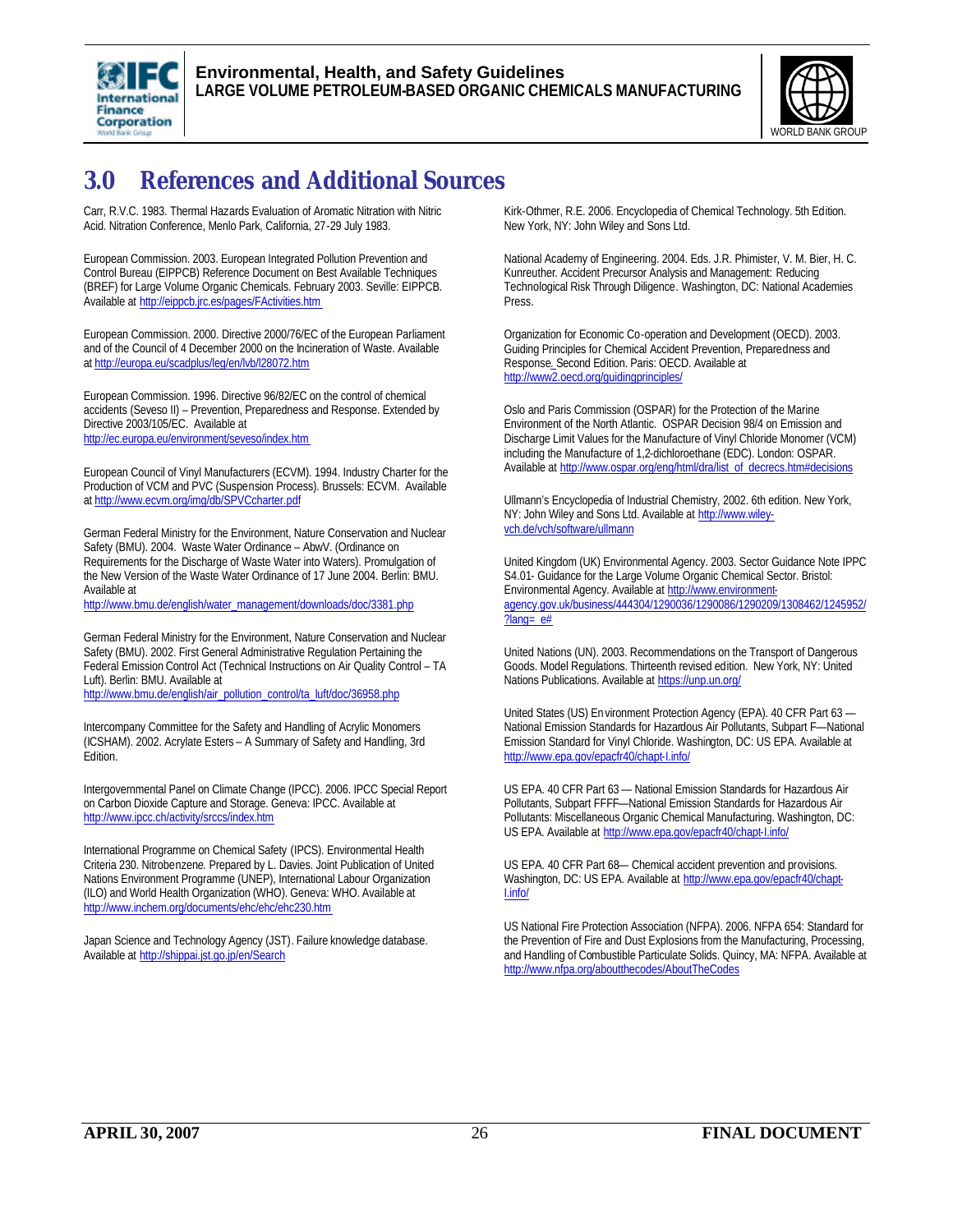

# **Annex A: General Description of Industry Activities**

Large volume petroleum-based organic chemicals (LVOC) manufacturing represents the first step of the petrochemical industry. LVOC manufacturing transforms refinery products, through a combination of physical and chemical operations, into a variety of commodity or bulk chemicals, normally in continuously operated, integrated plants. LVOCs are used in large quantities as raw materials in the further synthesis of higher value chemicals (e.g. solvents, plastics, and drugs). Most LVOC manufacturing processes normally consist of raw material supply, synthesis, separation / refining, and handling / storage phases.

### **Lower Olefins**<sup>35</sup>

Lower olefins are the largest group of commodity chemicals within the LVOC manufacturing sector and are used for a wide range of derivatives. Feedstock range from light gases (e.g., ethane and LPGs) to refinery liquid products (e.g., naphtha, gasoil). The use of heavier feedstock generally requires more complex plants and generates larger quantities of co-products (e.g., propylene, butadiene, benzene). The steam cracking route is the most common manufacturing process for both ethylene and propylene. Steam cracking is highly endothermic with the cracking reactions taking place in pyrolysis furnaces at temperatures above 800ºC. Gas compression and cleanup with caustic soda and amines is conducted to remove acid gas and carbon dioxide. Recovery and purification of olefin products involves cryogenic separation. Ethylene is further purified to remove ethane by extractive distillation and acetylene by catalytic hydrogenation. Integrated plants allow for energy recovery. Operations directly associated with lower olefins manufacturing include feed pretreatment, butadiene recovery or hydrogenation, gasoline heat soaking or hydro-treatment,

benzene concentration or extraction, and tar handling. Olefin manufacturing plants require the capability to flare waste gases during an upset condition and certain intermittent operations. The highly volatile and flammable nature of the feedstock / products demands a high standard of safety, resulting in a low total hydrocarbon loss over the cracker.

# **Aromatics**<sup>36</sup>

Benzene, toluene, and xylenes (BTX) are produced from three main feedstocks, namely, refinery reformates, steam cracker pyrolysis gasoline (pygas), and benzene from coal tar processing. The separation of aromatics from non-aromatics and the isolation of pure products requires use of physical separation processes (e.g. azeotropic distillation, extractive distillation, liquid-liquid extraction, crystallization by freezing, adsorption, complexing with BF3/HF) and product chemical conversion (e.g. toluene to benzene by hydrodealkylation, to benzene and xylene by toluene disproportionation, and xylene and/or m-xylene to p-xylene by isomerization). Ethylbenzene can be separated by super-fractionation before xylene processing. Ethylbenzene is produced by alkylation of benzene with ethylene over an aluminum chloride or zeolite catalyst. Impurities such as methane, hydrogen, and ethane are usually combusted. The zeolite catalyst is regenerated using recirculated nitrogen containing oxygen, and carbon dioxide is produced. Styrene is generally manufactured in a two-stage process comprising the catalytic alkylation of benzene with ethylene to produce ethylbenzene, followed by the catalytic dehydrogenation of ethylbenzene to produce styrene. The catalysts are usually an iron oxide base including chromium and potassium. Another commercial process consists of oxidation of ethylbenzene to ethylbenzene hydro-peroxide, followed by

 $\overline{a}$ <sup>35</sup> EIPPCB BREF (2003)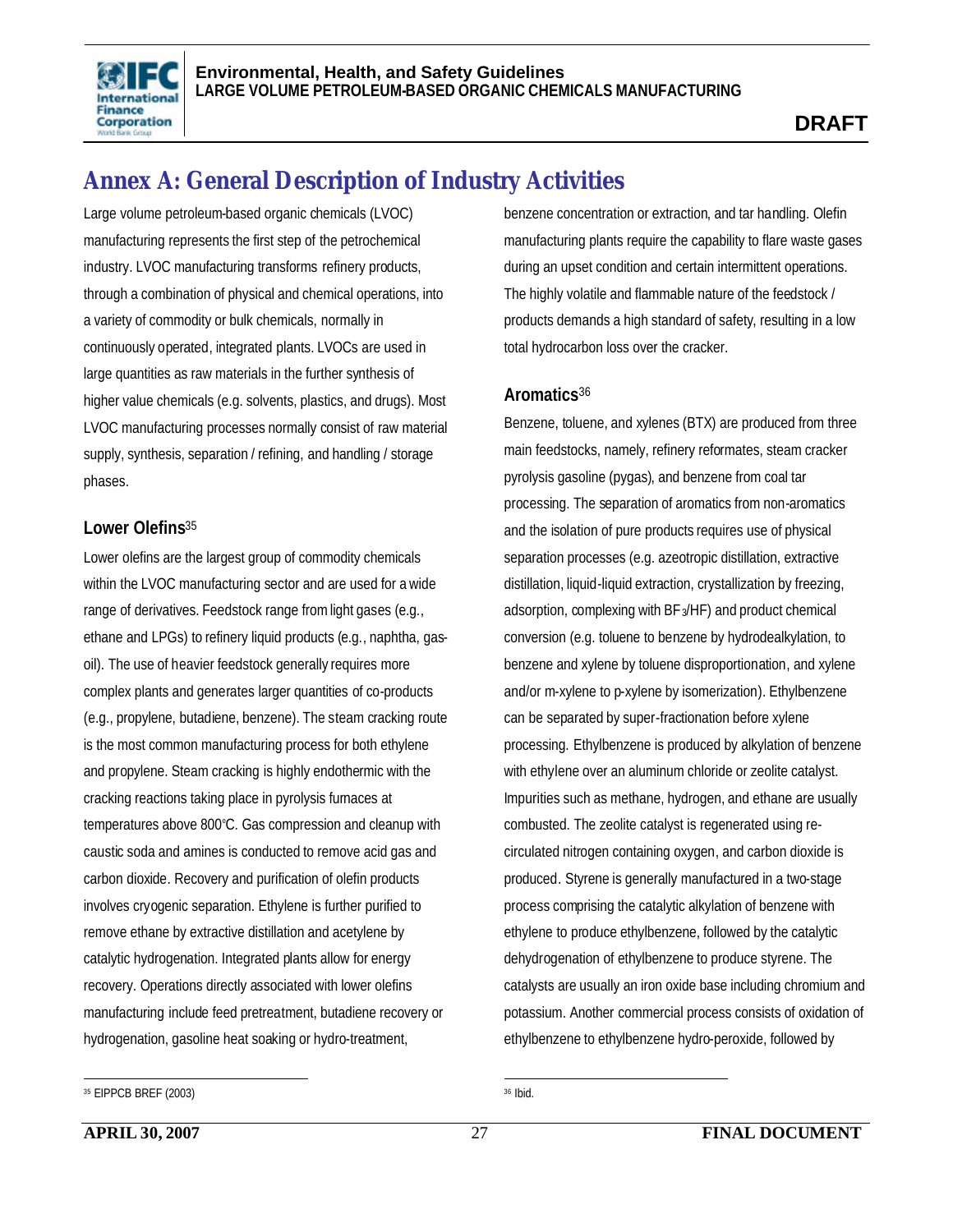



reaction with propylene to give alpha phenyl ethanol and propylene oxide. The alcohol is then dehydrated to styrene. Crude liquid styrene, consisting primarily of styrene and ethylbenzene, is purified using low temperature vacuum distillation with sulfur or nitrogen-based inhibitors to minimize polymerization of vinyl-aromatic compounds.

In the two-stage cumene process, cumene is first formed by the alkylation of benzene and propylene over a fixed-bed of zeolites. Cumene is then oxidized to cumene hydroperoxide and then decomposed with an acid catalyst (usually sulfuric acid) to produce phenol, acetone and other co-products (e.g., acetophenone). Phenol and acetone are then purified by distillation. Two other processes to produce phenol are the toluene (Tolox) process (co-producing sodium benzoate) and the monochlorobenzene process. Emerging techniques for the production of phenol include vacuum pyrolysis of wood waste; reactive distillation in cumene production; and direct benzene oxidation.

# **Oxygenated Compounds**

Oxygenation compounds include a variety of LVOCs with diverse characteristics. The following are considered representative of this category: formaldehyde by methanol oxidation; MTBE (methyl t-butyl ether) from methanol and isobutene; ethylene oxide by ethylene oxidation; ethylene glycol by ethylene oxide hydration; terephthalic acid by oxidation of pxylene; acrylic esters by propylene oxidation to acrolein and acrylic acid plus acrylic acid esterification.

# *Formaldehyde<sup>37</sup>*

Formaldehyde is produced from methanol by catalytic oxidation, either under air deficiency (silver process) or air excess (oxide process). The silver process is an oxidative dehydrogenation of

l <sup>37</sup> EIPPCB BREF (2003) methanol with air over a crystalline silver catalyst. In the oxide process ('Formox') the formation of formaldehyde is obtained by direct oxidation of methanol with excess air over a metal oxide catalyst. The methanol oxidation is an exothermic reaction.

# *MTBE (Methyl Tert-Butyl Ether)*

MTBE is produced by the reaction of methanol with isobutene derived from various sources. Most commercially available processes are comparable and consist of a reaction and a refining section.

# *Ethylene Oxide / Ethylene Glycols <sup>38</sup>*

Ethylene oxide (EO) is a key chemical intermediate in the manufacture of many important products (e.g., ethylene glycols, ethoxylates, glycol ethers, and ethanol amines).

Ethylene oxide is produced from ethylene and oxygen in a gas phase reaction carried out in a multi-tubular, fixed bed type reactor, with a silver oxide catalyst in the tubes and a coolant on the shell side. Part of the ethylene feed is converted to CO2 and water. Reaction products (EO, carbon dioxide, and water) are removed from the circulating gas while unconverted oxygen and ethylene are recycled back to the reactor. The recycle gas contains a diluent (e.g., methane), which allows operation at excess oxygen levels without causing a flammable mixture. EO is recovered by absorption in water followed by concentration in a stripper.

Ethylene glycols are produced by reacting EO with water at an elevated temperature (typically 150 - 250°C). The main product is Monoethylene Glycol (MEG) but valuable co-products are Diethylene Glycol (DEG) and Triethylene Glycol (TEG). Ethylene oxide is toxic and a human carcinogen. Its gas can decompose explosively, even without being mixed with air or an

l <sup>38</sup> Ibid.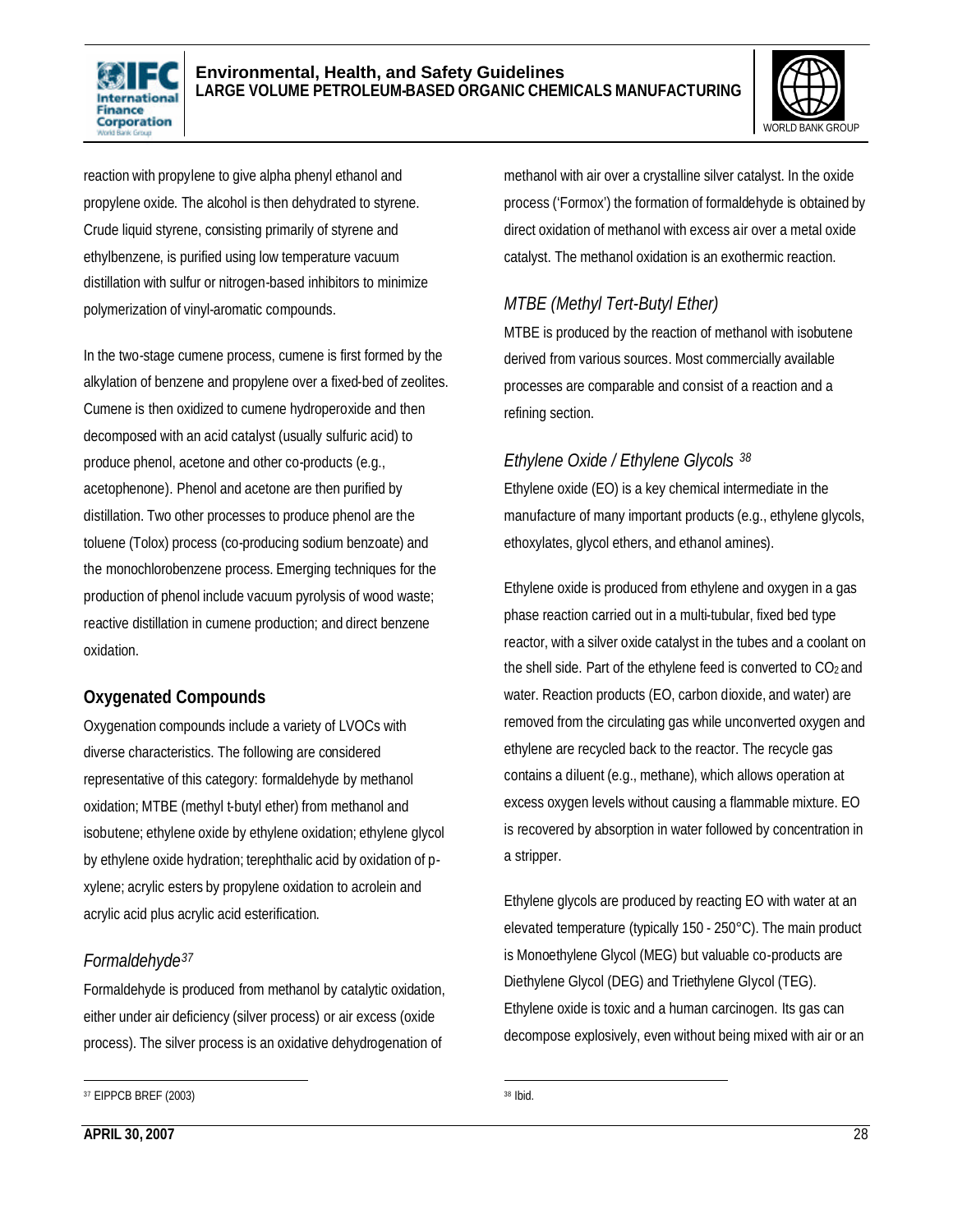



inert gas. The liquid phase polymerizes easily in the presence of alkalis, mineral acids, metal chlorides, metal oxides, iron, aluminum, or tin. These properties necessitate special arrangements for storage and handling.

### *Terephthalic Acid (TPA)*

Terephthalic acid is usually produced by liquid-phase air oxidation of p-xylene in the presence of soluble manganese and cobalt acetate catalysts and a sodium bromide promoter to form crude terephthalic acid. Acetic acid is the solvent, and oxygen in compressed air is the oxidant. Because of the highly corrosive bromine – acetic acid environment, the use of titanium-lined equipment is generally required. The crystalline crude terephthalic acid is collected as wet cake and dried. Solid terephthalic acid is then recovered by centrifugation or filtration, and the cake is dried and stored prior to purification ("crude terephthalic acid", >99 percent pure). The purification step involves dissolution in hot water under pressure and the catalytic selection of hydrogenating contaminants. The reaction is highly exothermic, and water is also released. The crude terephthalic acid is slurried with water and heated until it dissolves entirely. The TPA is then hydrogenated on a carbonsupported Pd catalyst in liquid phase. After reaction, TPA is crystallized, centrifuged and / or filtered, and then it is dried to a free flowing powder.

# *Dimethyl Terephthalate (DMT)*

Most dimethyl terephthalate (DMT) is made by a stepwise oxidation / esterification. P-xylene, together with recycled methyl p-toluate, is passed through an oxidation reactor along with catalyst, where p-toluic acid and monomethyl terephthalate are formed. It then passes to an esterification reactor, where the ptoluic acid and monomethyl terephthalate are converted noncatalytically to methyl p-toluate, returned to the oxidation

reactor, and DMT. An alternative process used to produce DMT is direct esterification of TPA.

# *Acrylic Esters*

Acrylic esters are a wide class of substances, ranging from methyl acrylate to hexadecyl acrylate. Acrylic esters are produced by esterification of acrylic acid, which in turn is produced by catalytic vapor phase oxidation of propylene with air or oxygen. Esterification plants are specialized to produce lower or higher esters, according to their boiling point (methyl to butyl esters vs. ethylhexyl to hexadecyl).

# **Nitrogenated Compounds**

Nitrogenated compounds include a large number of chemicals, and the following is focused on acrylonitrile; caprolactam; nitrobenzene; and toluene diisocyanate (TDI).

### *Acrylonitrile<sup>39</sup>*

Acrylonitrile is an intermediate monomer used world-wide for a number of applications. The BP/SOHIO process accounts for 95 percent of world-wide acrylonitrile capacity. The process is a vapor phase, exothermic ammoxidation of propylene in fluid bed reactors using excess ammonia in the presence of an airfluidized catalyst bed. The process has three main co-products, namely hydrogen cyanide, acetonitrile, and ammonium sulfate. Catalyst is retained in the reactors using combinations of cyclones, although some is lost and exits the process through the quench system.

Water is produced in the reaction step and rejection of water from the process is a critical part of plant design. The concentrated, contaminated stream may be burnt or recycled to other parts of the process to maximize recovery of saleable products (before burning the contaminated stream). The

l <sup>39</sup> EIPPCB BREF (2003)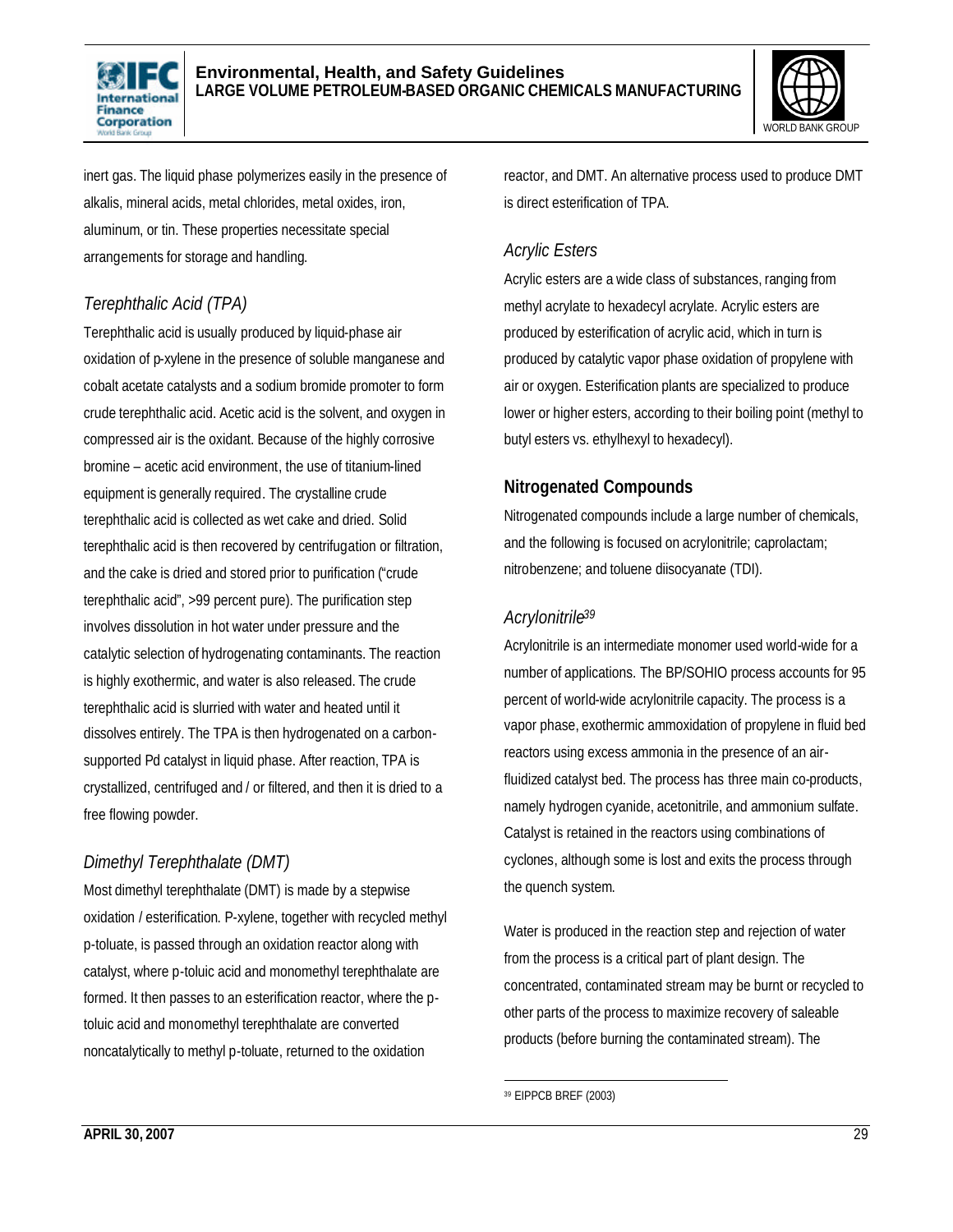



reaction off-gases from the process absorber contains noncondensables (e.g., nitrogen, oxygen, carbon monoxide, carbon dioxide, propylene, propane) as well as vaporized water and traces of organic contaminants. An acrylonitrile plant may also have facilities to incinerate process residues and also to burn hydrogen cyanide.

### *Caprolactam<sup>40</sup>*

Caprolactam (hexamethylene imine) is the main raw material for the production of polyamide-6 (nylon). Caprolactam is mainly produced via the intermediate cyclohexanone (ketohexamethylene). A caprolactam production unit typically consists of four stages. (1) Cyclohexanone (ANON) plant where cyclohexanone is produced catalytically from phenol and hydrogen. By-products are cyclohexanol and residues (tar); (2) Hydroxylamine phosphate oxime (HPO) plant where oxime is produced via the phosphate route; (3) Hydroxylamine sulfate oxime (HSO) and caprolactam purification plant where oxime from the HSO route plus the oxime from the phosphate route are converted to caprolactam via the sulfate route; (4) Caprolactam finishing plant with caprolactam extraction with benzene and water wash removing ammonium sulfate and organic impurities.

### *Nitrobenzene<sup>41</sup>*

Mono-, di-, and symmetrical trinitrobenzenes are readily available by sequential nitration of benzene. A continuous process, operating under similar conditions, has replaced the traditional batch nitration process in which mixed acid (nitric and sulfuric acids) is added to a slight excess of benzene. The current production facilities are package units with nitrogen blanketing for additional safety. Each output stream passes through purging steps. Spent acid is extracted with incoming

benzene to remove both residual nitrobenzene and nitric acid, while residual waste gases are scrubbed by a mixed acid loop. An alternative process is pump nitration, where nitration actually takes place in the pump itself.

# *Toluene Diisocyanate (TDI)<sup>42</sup>*

Aromatic isocyanates are produced in highly integrated production sites and this typically includes integrated phosgene production. All TDI is manufactured from toluene by the phosgene route. This continuous process involves three steps. (1) Nitration of toluene where nitrating acid are formed. The used acid is purified and concentrated for re-use and the mixture of dinitrotoluenes is processed in an alkaline scrubber using water, or sodium carbonate solution and further fresh water, and further purified by crystallization; (2) Hydrogenation of dinitrotoluene to toluene diamine is a catalytic exothermic gas / liquid / solid phase reaction. Dinitrotoluene is reduced to toluene-diamine (TDA) by a continuous, one or multi-stage, hydrogenation process with metal catalysts. The reaction product is separated in a TDA-rich product stream, cleaned from the residual catalyst by filtration or centrifugation, followed by a distillation to recycle the solvent (if used); and (4) Phosgenation of toluene diamine to toluene diisocyanate which is an integrated route including the manufacture of phosgene. Toluene diisocyanate (TDI) is always produced by the reaction of phosgene with TDA in a cascade of reactors. TDI may be produced directly from dinitrotoluene by liquid phase carbonylation with *o*-dichlorobenzene.

 $\overline{a}$ <sup>40</sup> Ibid.

<sup>41</sup> Kirk-Othmer (2006) and Ullman (2002)

 $\overline{a}$ <sup>42</sup> EIPPCB BREF (2003)